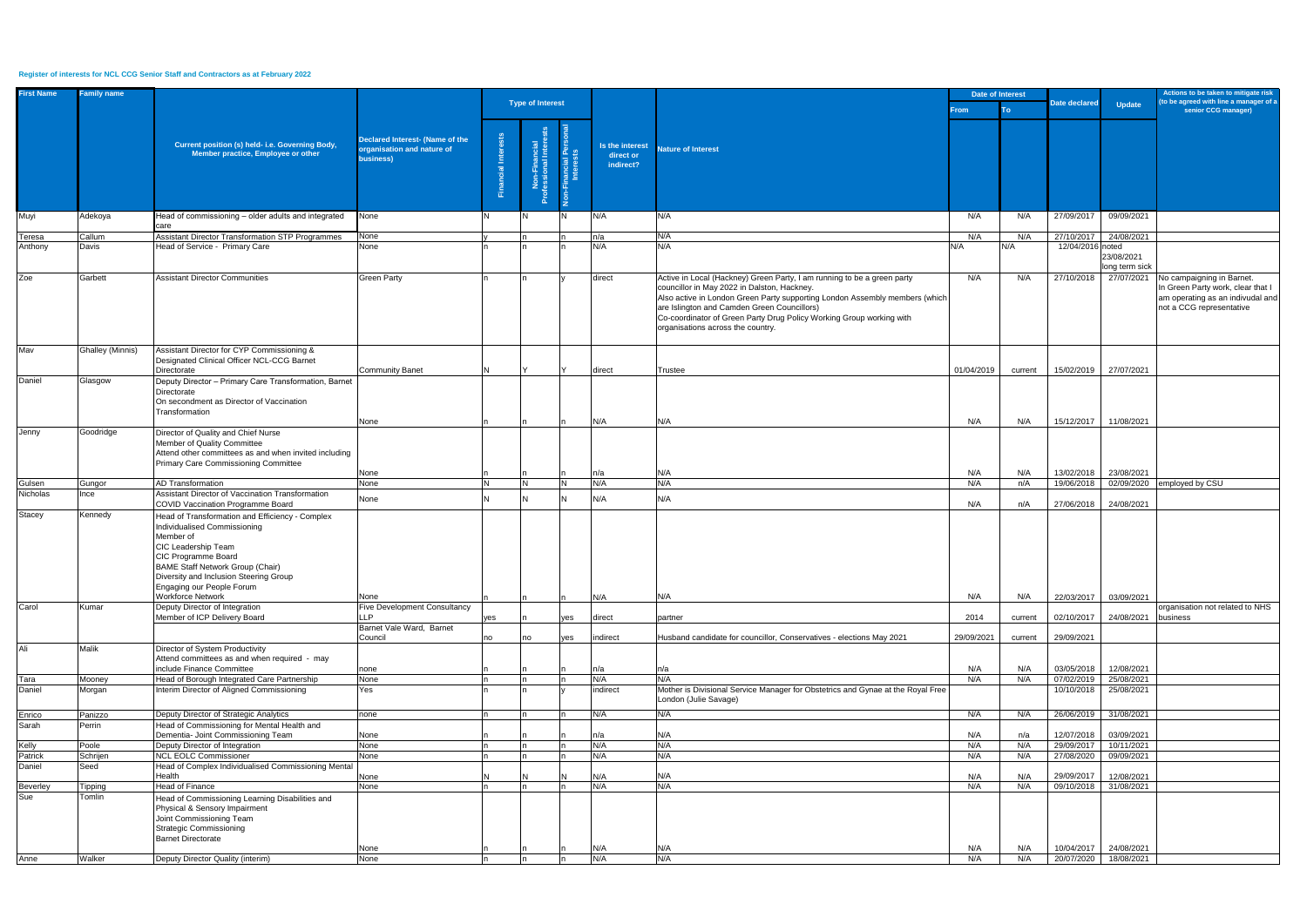| Beverley         | Wilding             | Deputy Director of UEC, Barnet Directorate, NCL CCG Yes                                                                                                                                                                                                                                                                                                                                                                                                                              |                                                                                                                                                |            |     |    | indirect         | Husband is Director at Enfield Boro                                                                                                                                                                                                                               | ongoing    | 01/03/2017    | 23/10/2017               | 16/08/2021               | Any risks identified would be                                           |
|------------------|---------------------|--------------------------------------------------------------------------------------------------------------------------------------------------------------------------------------------------------------------------------------------------------------------------------------------------------------------------------------------------------------------------------------------------------------------------------------------------------------------------------------|------------------------------------------------------------------------------------------------------------------------------------------------|------------|-----|----|------------------|-------------------------------------------------------------------------------------------------------------------------------------------------------------------------------------------------------------------------------------------------------------------|------------|---------------|--------------------------|--------------------------|-------------------------------------------------------------------------|
|                  |                     |                                                                                                                                                                                                                                                                                                                                                                                                                                                                                      |                                                                                                                                                |            |     |    |                  |                                                                                                                                                                                                                                                                   |            |               |                          |                          | discussed with my line-manager<br>and mitigations agreed<br>accordingly |
| Jane             | Wilson              | Senior Commissioning Manager Urgent and Emergency Freelance / Private Dietitian with yes<br>Care<br>Member of UEC Transformation/restoration programme organisation<br>board Barnet Hospital<br>Member of UEC Transformation programme board<br>Royal Free Hospital                                                                                                                                                                                                                  | no plans currently to do Dietetic<br>business with any NHS                                                                                     |            | In. |    | direct           | Employed as ad hoc lecturer at London Metropolitan University, Surrey University<br>and Kings College London.                                                                                                                                                     | 2014       | ongoing       | 31/10/2017               | 12/08/2021               |                                                                         |
|                  |                     |                                                                                                                                                                                                                                                                                                                                                                                                                                                                                      |                                                                                                                                                | yes        |     |    | direct           | Employed by British Dietetic Association (BDA) as accredited Assessor for HEIs<br>who run under and post graduate Dietetic programmes providing advisory<br>capacity to HEI on behalf of professional body. Often working directly alongside<br>HCPC. Since 2014. | 2014       | ongoing       | 31/10/2017               | 12/08/2021               |                                                                         |
|                  |                     |                                                                                                                                                                                                                                                                                                                                                                                                                                                                                      |                                                                                                                                                | ves        | In. |    | direct           | Counterweight Accredited Dietitian holding licence to run weight management<br>programme - part of private practice Dietetic practice - since 2016                                                                                                                | 2016       | ongoing       | 31/10/2017               | 12/08/2021               |                                                                         |
|                  |                     |                                                                                                                                                                                                                                                                                                                                                                                                                                                                                      |                                                                                                                                                | yes<br>ves |     |    | direct<br>direct | Coach/mentor to PG Education programme students (nurses) at UEL<br>Employed as consultant by British Dietetic Association (BDA) to conduct an                                                                                                                     | 2021       | ongoing       | 31/10/2017               | 12/08/2021               |                                                                         |
|                  |                     |                                                                                                                                                                                                                                                                                                                                                                                                                                                                                      |                                                                                                                                                |            |     |    |                  | education review for qualified Dietitians across the UK.                                                                                                                                                                                                          | May-21     | <b>Nov-21</b> | 12/08/2021               |                          |                                                                         |
| Swetlana         | Wolf                | Deputy Director, Quality and Safeguarding                                                                                                                                                                                                                                                                                                                                                                                                                                            | Nursing and Midwifery Council                                                                                                                  |            |     |    | direct           | member                                                                                                                                                                                                                                                            | 1991       | current       | 14/03/2018               | 03/08/2021               |                                                                         |
| Colette          | Wood                | Director of Integration Barnet                                                                                                                                                                                                                                                                                                                                                                                                                                                       | None                                                                                                                                           |            |     |    | N/A              | N/A<br>N/A                                                                                                                                                                                                                                                        | N/A        | N/A           | 27/10/2017               | 11/08/2021               |                                                                         |
| Stephan<br>Peppa | Worrell<br>Aubyn    | Head of Performance and Analytics<br>Assistant Director of Commissioning, NCL CCG and<br><b>Enfield Directorate</b><br>- Member of the NCL MH Programme Board<br>- SRO of the MH workstream for the Enfield ICP Board<br>and its subgroup structures<br>MH lead for Enfield on behalf of the CCG and its<br>epresentative on the MH Partnership Board<br>- Member of the Enfield Joint Health and Social Care<br>Commissioning Board<br>Management Lead for the NCL ICS MH Inpatient | None                                                                                                                                           |            |     |    | N/A              |                                                                                                                                                                                                                                                                   | N/A        | N/A           | 09/09/2021               |                          |                                                                         |
|                  |                     | workstream                                                                                                                                                                                                                                                                                                                                                                                                                                                                           |                                                                                                                                                |            |     |    |                  |                                                                                                                                                                                                                                                                   |            |               |                          | 05/09/2021               |                                                                         |
| Tim              | Baker               | Deputy Director CHC                                                                                                                                                                                                                                                                                                                                                                                                                                                                  | none                                                                                                                                           |            |     |    | N/A<br>n/a       | n/a<br>n/a                                                                                                                                                                                                                                                        | n/a        | n/a<br>n/a    | 28.03.2018<br>16/07/2020 | 10/09/2021               |                                                                         |
| Jennie           | <b>Bostock</b>      |                                                                                                                                                                                                                                                                                                                                                                                                                                                                                      |                                                                                                                                                |            |     |    |                  |                                                                                                                                                                                                                                                                   |            |               |                          |                          |                                                                         |
|                  |                     | Head of Commissioning Community & Integrated Care                                                                                                                                                                                                                                                                                                                                                                                                                                    | None                                                                                                                                           |            |     |    | N/A              | N/A                                                                                                                                                                                                                                                               | N/A        | N/A           | 28.03.2018               | 24/08/2021               |                                                                         |
| Carole           | <b>Bruce Gordon</b> | Assistant Director for Safeguarding - Enfield                                                                                                                                                                                                                                                                                                                                                                                                                                        | None                                                                                                                                           |            | In. |    | N/A              | N/A                                                                                                                                                                                                                                                               | N/A        | N/A           | 11.04.2018               | 10/08/2021               |                                                                         |
| Stephen          | Carruthers          | Head of Finance - NCL Partnerships & Transformation                                                                                                                                                                                                                                                                                                                                                                                                                                  | None                                                                                                                                           |            |     |    | N/A              | N/A                                                                                                                                                                                                                                                               | N/A        | N/A           | 28.03.2018               | 21/07/2021               |                                                                         |
| Steven           | Deller              | Business Development Manager &<br>Personal Health Budget Mentor<br>Clinical Quality - Complex Individualised<br>Commissioning                                                                                                                                                                                                                                                                                                                                                        | Assura PLC                                                                                                                                     |            |     |    | direct           | 3.197 shares held in Assura PLC valued at £2.400. Below threshold declared for<br>transparency.                                                                                                                                                                   | 18.03.2019 | N/A           | 23.08.2019               | 12/08/2021               |                                                                         |
| Sarah            | D'Souza             | Director of Communities (secondment)<br>Director of Integration Barnet (substantive)                                                                                                                                                                                                                                                                                                                                                                                                 | None                                                                                                                                           |            |     |    | N/A              | N/A                                                                                                                                                                                                                                                               | N/A        | N/A           | 10/08/2020               | 02/08/2021               |                                                                         |
| Ruth             | Donaldson           | Director of Communities<br>Director of Integration Barnet (secondment)<br>Attend Borough meetings and Patient Engagement<br>Committee meetings as and when invited                                                                                                                                                                                                                                                                                                                   | None                                                                                                                                           |            |     |    | N/A              | N/A                                                                                                                                                                                                                                                               | N/A        | N/A           | 11/08/2021               |                          |                                                                         |
| Anita<br>Paul    | Garrick             | Senior Performance and Transformation Manager                                                                                                                                                                                                                                                                                                                                                                                                                                        | None                                                                                                                                           |            | In. |    | N/A              | N/A                                                                                                                                                                                                                                                               | N/A        | N/A           | 01.07.2019               | 13/08/2021               |                                                                         |
|                  | Gouldstone          | Head of Medicines Management-Enfield                                                                                                                                                                                                                                                                                                                                                                                                                                                 |                                                                                                                                                |            |     |    |                  |                                                                                                                                                                                                                                                                   |            |               |                          |                          |                                                                         |
|                  | Kapoor              | Member of NCL Joint Formulary Committee<br>Head of Unplanned Care                                                                                                                                                                                                                                                                                                                                                                                                                    | none<br>None                                                                                                                                   |            |     |    | n/a<br>N/A       | n/a<br>N/A                                                                                                                                                                                                                                                        | n/a<br>N/A | n/a<br>N/A    | 01.03.2018<br>28.03.2018 | 03/08/2021<br>12/08/2021 |                                                                         |
| Clare<br>Riyad   | Karim               | Assistant Director of Primary Care, Enfield Directorate,<br>NHS North Central London CCG<br>Commissioner who attends NCL CCG Primary Care<br>Commissioning Committee in the absence of the<br>Director of Integration. Non voting member.                                                                                                                                                                                                                                            | The Lordship Lane surgery, East<br>Dulwich                                                                                                     | <b>no</b>  | yes | no | direct           | unpaid practice management advisor at surgery.                                                                                                                                                                                                                    | 2015       | current       | 13/07/2019               | 22/09/2021               | No actions required. Discussed<br>and agreed with line manager          |
|                  |                     |                                                                                                                                                                                                                                                                                                                                                                                                                                                                                      | The Lordship Lane Surgery, East no<br>Dulwich (out of area) which is part<br>of South Southwark GP<br>Federation (Improving Health<br>Limited) |            | yes | no | direct           | Unpaid practice management advisor                                                                                                                                                                                                                                | 2015       | current       | 22/09/2021               |                          | No actions required. Discussed<br>and agreed with line manager          |
|                  |                     |                                                                                                                                                                                                                                                                                                                                                                                                                                                                                      | London Care Rochester (City and no<br>County Healthcare Group)                                                                                 |            | no  | no | Indirect         | Spouse is a Care Worker                                                                                                                                                                                                                                           | 2013       | current       | 22/09/2021               |                          | No actions required. Discussed<br>and agreed with line manager          |
| Christina        | Keating             | Designated Nurse for Safeguarding Children<br>Quality and Safety meetings (by invite)                                                                                                                                                                                                                                                                                                                                                                                                |                                                                                                                                                |            |     |    |                  |                                                                                                                                                                                                                                                                   |            |               |                          |                          |                                                                         |
| Barbara          |                     | NCL Child Death Overview Panel member                                                                                                                                                                                                                                                                                                                                                                                                                                                | None<br>My Support Broker                                                                                                                      |            |     |    | N/A              | N/A                                                                                                                                                                                                                                                               | N/A        | N/A           | 18.04.2018               | 15/09/2021               |                                                                         |
|                  | Korszniak (Eaton)   | Assistant Director of Complex Individualised<br>Commissioning (CIC) - Adults                                                                                                                                                                                                                                                                                                                                                                                                         |                                                                                                                                                |            |     |    | direct           | Formerly worked as their Director of Health & Social Care 2018/19. Agreed would<br>not be involved in any decision making.                                                                                                                                        | Jan-18     | <b>Nov-18</b> | 17.06.2020               | 26/08/2021               |                                                                         |
| Peter            | Lathlean            | Deputy Head of Primary Care Commissioning                                                                                                                                                                                                                                                                                                                                                                                                                                            | Motor Neurone Disease (N<br>London)                                                                                                            |            |     |    | N/A              | Committee member (voluntary)                                                                                                                                                                                                                                      | N/A        | N/A           | 28.03.2018               | 17/08/2021               |                                                                         |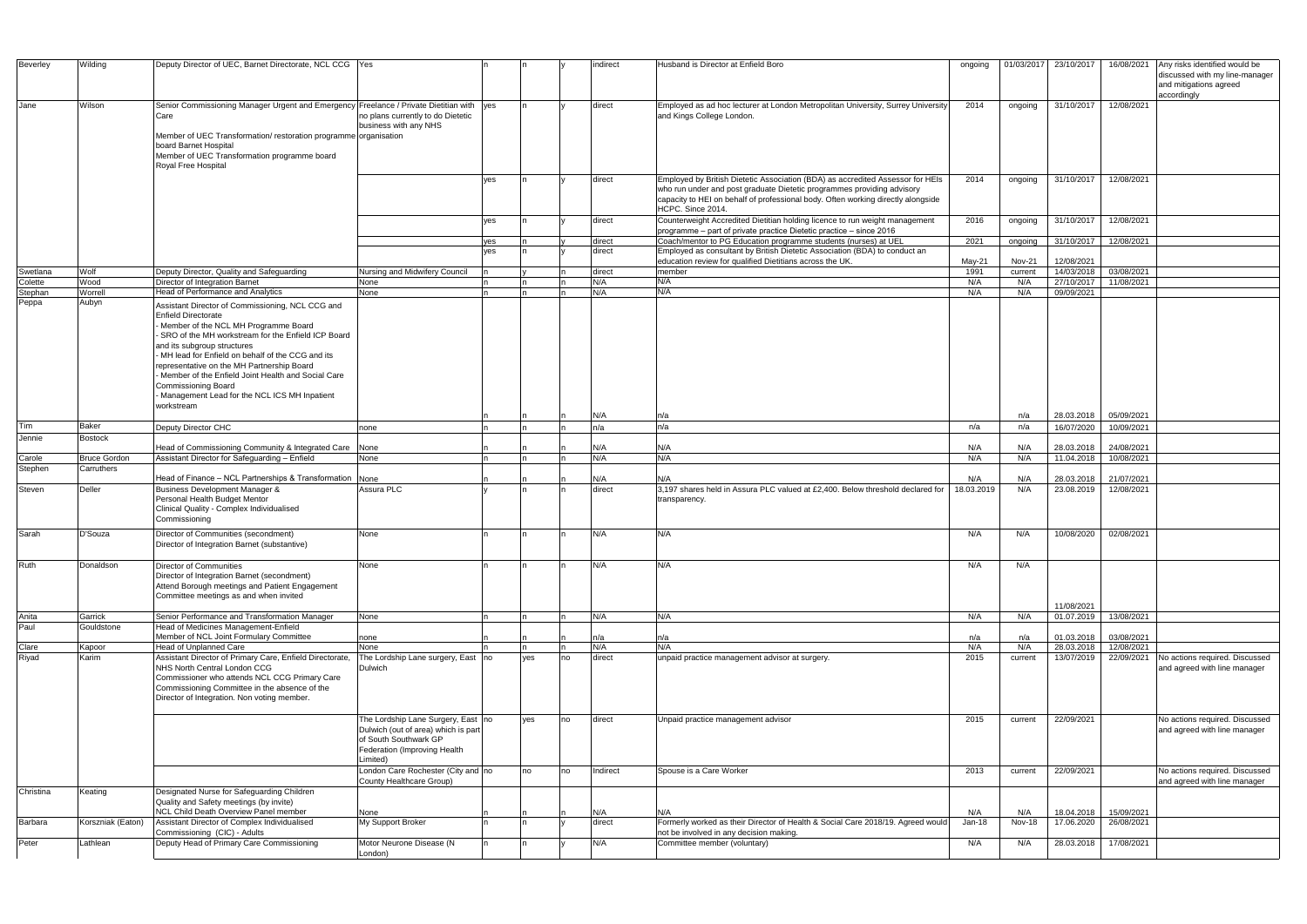|                  |                        |                                                                                                                                                                                                                                                                                                | Middlesex Local Pharmaceutical<br>Committee (LPC)                                                                                                                                                                                      |      |      |           |                 | Partner is a clincal development pharmacist                                                       | 2015               | current            | 20/07/2020               | 17/08/2021               |                                                                                                                                                             |
|------------------|------------------------|------------------------------------------------------------------------------------------------------------------------------------------------------------------------------------------------------------------------------------------------------------------------------------------------|----------------------------------------------------------------------------------------------------------------------------------------------------------------------------------------------------------------------------------------|------|------|-----------|-----------------|---------------------------------------------------------------------------------------------------|--------------------|--------------------|--------------------------|--------------------------|-------------------------------------------------------------------------------------------------------------------------------------------------------------|
| Deborah          | <b>McBeal</b>          | Director of Integration Enfield Borough                                                                                                                                                                                                                                                        |                                                                                                                                                                                                                                        |      |      |           |                 |                                                                                                   |                    |                    |                          |                          |                                                                                                                                                             |
|                  |                        | Attend Borough meetings and Primary Care                                                                                                                                                                                                                                                       |                                                                                                                                                                                                                                        |      |      |           |                 |                                                                                                   |                    |                    |                          |                          |                                                                                                                                                             |
|                  |                        | Commissioning Committee and Strategy and                                                                                                                                                                                                                                                       |                                                                                                                                                                                                                                        |      |      |           |                 |                                                                                                   |                    |                    |                          |                          |                                                                                                                                                             |
|                  |                        | <b>Commissioning Committee</b>                                                                                                                                                                                                                                                                 | We are Pareto                                                                                                                                                                                                                          |      |      |           |                 |                                                                                                   | 2013               |                    | 28/03/2018               | 21/07/2021               |                                                                                                                                                             |
| Vince            | McCabe                 | Director of Transformation                                                                                                                                                                                                                                                                     | Barnet borough                                                                                                                                                                                                                         |      |      |           | N/a<br>indirect | director of company, dormant, non-trading<br>Senior Manager in UEC team within Barnet Directorate | 2013               | current<br>current | 05.04.2018               | 24/11/2021               |                                                                                                                                                             |
|                  |                        | Attend Finance Committee and other committees as<br>and when invited                                                                                                                                                                                                                           |                                                                                                                                                                                                                                        |      |      |           |                 |                                                                                                   |                    |                    |                          |                          |                                                                                                                                                             |
| Jon              | Robson                 | Adult Mental Health Complex Care Commissioner                                                                                                                                                                                                                                                  | None                                                                                                                                                                                                                                   |      |      |           | N/A             | N/A                                                                                               | N/a                | N/A                | 25.08.2017               | 24/08/2021               |                                                                                                                                                             |
|                  |                        | I attend The joint commissioning group on a monthly<br>basis, and attend CCG meetings as required                                                                                                                                                                                              |                                                                                                                                                                                                                                        |      |      |           |                 |                                                                                                   |                    |                    |                          |                          |                                                                                                                                                             |
| Keith            | Spratt                 | <b>Head of Contracts</b>                                                                                                                                                                                                                                                                       | none                                                                                                                                                                                                                                   |      |      |           | n/a             | n/a                                                                                               | n/a                | n/a                | 17.06.2019               | 13/08/2021               |                                                                                                                                                             |
| Joanna           | Stronach               | seconded:<br>System Resilance and Urgent & Emergency Care<br>Programme Manager                                                                                                                                                                                                                 | Enfield Saheli Board - registered  n<br>charity                                                                                                                                                                                        |      |      |           | indirect        | Partners mother is a Trustee/Director & Joint Vice Chair                                          | 06.03.2017         | current            | 28.03.2018               | 03/09/2021               |                                                                                                                                                             |
|                  |                        | Substantive: Adult Mental Health Commissioning                                                                                                                                                                                                                                                 | <b>Brandon Centre</b>                                                                                                                                                                                                                  |      |      |           | direct          | Trustee                                                                                           | 01/04/2021         | current            | 03/09/2021               |                          |                                                                                                                                                             |
|                  |                        | Manager                                                                                                                                                                                                                                                                                        | Over 50's Forum                                                                                                                                                                                                                        |      |      |           | indirect        | Partner's mother is a Committee member                                                            | N/A                | current            | 04.07.2019               | 03/09/2021               |                                                                                                                                                             |
| Stephen<br>Becky | Wells<br><b>Booker</b> | Head of Enfield Borough Partnership Programme<br>Director of Financial Management                                                                                                                                                                                                              | None<br>None                                                                                                                                                                                                                           | No   | No   | <b>No</b> | N/A<br>None     | N/A<br>n/a                                                                                        | N/A<br>n/a         | N/A<br>n/a         | 23.08.2019<br>18/10/2017 | 09/08/2021<br>10/08/2021 |                                                                                                                                                             |
|                  |                        | Attendee of Audit Committee, Finance Committee                                                                                                                                                                                                                                                 |                                                                                                                                                                                                                                        |      |      |           |                 |                                                                                                   |                    |                    |                          |                          |                                                                                                                                                             |
| Ben              | Catlin                 | Associate Director of Finance                                                                                                                                                                                                                                                                  | None                                                                                                                                                                                                                                   | None | none | ves       | diecct          | non executive director                                                                            | 20//21             | ongoing            | 26/06/2019               | 21/07/2021               | Very low risk due to geographic<br>distance. However, would notify<br>deputy board secretary and<br>relevant parties if risk increased.                     |
| Richard          | Cartwright             | <b>Head of Performance</b>                                                                                                                                                                                                                                                                     | none                                                                                                                                                                                                                                   | none | none | none      | none            | n/a                                                                                               | n/a                | n/a                | 23/07/2020               | 24/08/2021               |                                                                                                                                                             |
| E Y              | Cheung                 | Deputy Head of Medicines Management                                                                                                                                                                                                                                                            | Attendance at pharmacy webinars none                                                                                                                                                                                                   |      | ves  | none      | direct          | professional learning                                                                             | 30/09/2020         | current            | 01/12/2016               | 26/07/2021               | Attendance at webinars agreed                                                                                                                               |
|                  |                        |                                                                                                                                                                                                                                                                                                | sponsored by the pharmaceutical<br>company e.g. Pharmacy<br>Management, PrescQIPP, PCPA.<br>The agenda for each webinar is<br>independently managed, and<br>developed by the internal<br>Pharmacy Management,<br>PrescQIPP, PCPA team. |      |      |           |                 |                                                                                                   |                    |                    |                          |                          | with line manager.<br>Attendance and participation via<br>Pharmacy Management.<br>No direct contact or<br>communication with the<br>pharmaceutical company. |
| Rachael          | Clark                  | Assistant Director of Medicines Optimisation                                                                                                                                                                                                                                                   | None                                                                                                                                                                                                                                   | none | none | none      | none            | n/A                                                                                               | n/a                | n/a                | 02/12/2016               | 13/08/2021               |                                                                                                                                                             |
| <b>Steve</b>     | Ebert                  | Head of Communications and Engagement (ICS                                                                                                                                                                                                                                                     |                                                                                                                                                                                                                                        |      |      |           |                 |                                                                                                   |                    |                    |                          |                          |                                                                                                                                                             |
| Debra            | Holt                   | Transition)<br>Assistant Director Integrated Commissioning Mental                                                                                                                                                                                                                              | none                                                                                                                                                                                                                                   | none | none | none      | none            | n/a                                                                                               | n/a                | n/a                | 16/08/2019               | 24/08/2021               |                                                                                                                                                             |
|                  |                        | <b>Health &amp; Learning Disabilities</b>                                                                                                                                                                                                                                                      | yes                                                                                                                                                                                                                                    | none | none | ves       | direct          | Trustee of Barons Court a homeless charity in Hammersmith and Fulham                              | May-18             | current            | 21/11/2016               | 07/09/2021               |                                                                                                                                                             |
| Deirdre          | Malone                 | <b>Assistant Director Quality</b><br>attend the following meetings:<br>Camden DMT<br>Camden Directorate Primary Care Delegated<br>Commissioning Group                                                                                                                                          | none                                                                                                                                                                                                                                   | none | none | none      | direct          |                                                                                                   |                    | current            | 21/11/2016               | 30/07/2021               |                                                                                                                                                             |
|                  |                        | Camden: Immunisations and Vaccinations Delivery<br>Group                                                                                                                                                                                                                                       |                                                                                                                                                                                                                                        |      |      |           |                 |                                                                                                   |                    |                    |                          |                          |                                                                                                                                                             |
|                  |                        |                                                                                                                                                                                                                                                                                                | CMC HYGEA, Manufacturer of<br>Healthcare products in the<br>Republic of Ireland.                                                                                                                                                       | none | none | ves       | indirect        | Brother in law is CEO of CMC HYGEA                                                                | 03/12/2015         | current            |                          | 21/11/2016 30/07/2021    |                                                                                                                                                             |
| Sarah            | Mansuralli             | Executive Director of Strategic Commissioning<br>Member of NCL CCG Executive Management Team<br>Exec Lead for Strategy and Commissioning Committee<br><b>Attend Finance Committee</b><br><b>Attend Procurement Committee</b><br>Attend Covid Response Oversight Committee (when in<br>session) | No interests declared                                                                                                                                                                                                                  | No   | No   | <b>No</b> | <b>No</b>       | Nil Return                                                                                        | 07/11/2018 current |                    |                          | 07/11/2019 19/072021     |                                                                                                                                                             |
| Sarah            | McDonnell-Davies       | Attend Governing Body                                                                                                                                                                                                                                                                          | None                                                                                                                                                                                                                                   | no   | no   | no        | <b>Direct</b>   | n/a                                                                                               |                    |                    | 20/06/2018               | 09/09/2021               |                                                                                                                                                             |
|                  |                        | <b>Executive Managing Borough Partnerships</b><br>Member of NCL EMT<br>Attend NCL Committee Meetings as required e.g.<br>Strategic Commissioning Committee, Borough<br><b>Commissioning Committee</b><br>Attend other committee meetings as required                                           |                                                                                                                                                                                                                                        |      |      |           |                 |                                                                                                   |                    |                    |                          |                          |                                                                                                                                                             |
| Fran             | McNeil                 | Associate Dir of Communications and Engagement<br>Attend Patient Public Engagement and Equalities<br>Committee                                                                                                                                                                                 |                                                                                                                                                                                                                                        |      |      |           |                 |                                                                                                   |                    |                    |                          |                          |                                                                                                                                                             |
|                  |                        |                                                                                                                                                                                                                                                                                                | none                                                                                                                                                                                                                                   | none | none | none      | none            | n/a                                                                                               | n/a                | n/a                | 23/05/2019               | 11/08/2021               |                                                                                                                                                             |
| Julia            | Mills                  | Deputy Director of Children and Young People's<br>Commissioning                                                                                                                                                                                                                                | None                                                                                                                                                                                                                                   | None | None |           | None None       | None                                                                                              | n/a                | n/a                |                          | 14/11/2018 06/09/2021    |                                                                                                                                                             |
|                  |                        |                                                                                                                                                                                                                                                                                                |                                                                                                                                                                                                                                        |      |      |           |                 |                                                                                                   |                    |                    |                          |                          |                                                                                                                                                             |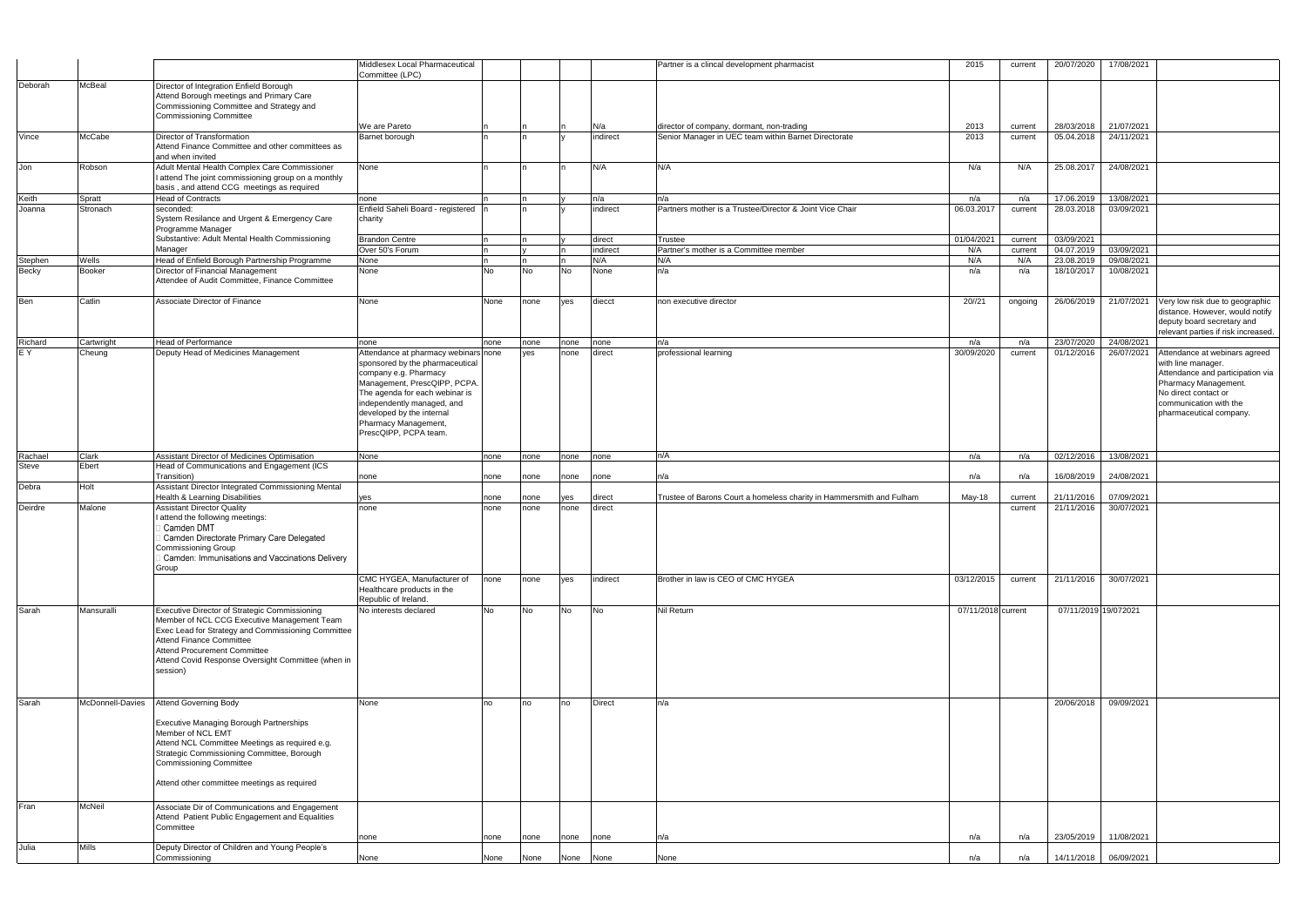| Penny    | Mitchell       | AD for Planned Care & Transformation                                                                |                                                                  |      |      |              |               |                                                                                 |            |         |            |                       |                                |
|----------|----------------|-----------------------------------------------------------------------------------------------------|------------------------------------------------------------------|------|------|--------------|---------------|---------------------------------------------------------------------------------|------------|---------|------------|-----------------------|--------------------------------|
|          |                | Member - NCL CCG Fertility Policies Review Steering                                                 |                                                                  |      |      |              |               |                                                                                 |            |         |            |                       |                                |
|          |                | Group                                                                                               |                                                                  |      |      |              |               |                                                                                 |            |         |            |                       |                                |
|          |                | Attendee at other meetings, including GB meetings,                                                  |                                                                  |      |      |              |               |                                                                                 |            |         |            |                       |                                |
|          |                | S&C meetings (as business requires)                                                                 | <b>PA Consulting</b>                                             | yes  | no   | no           | <b>Direct</b> | Shareholder PA Consulting                                                       | 15/10/2018 | current | 15/10/2018 | 03/08/2021            |                                |
| Helena   | Ndlovu         | Assistant Director of Financial Management                                                          | none                                                             | none | none | none         | none          | n/a                                                                             | n/a        | n/a     | 21/11/2016 | 19/08/2021            |                                |
| lan      | Porter         | <b>Executive Director of Corporate Services</b>                                                     | none                                                             | none | none | none         | none          | n/a                                                                             | n/a        | n/a     | 01/11/2016 | 19/07/2021            |                                |
|          |                | Attend                                                                                              |                                                                  |      |      |              |               |                                                                                 |            |         |            |                       |                                |
|          |                | Governing Body meetings<br><b>Audit Committee</b>                                                   |                                                                  |      |      |              |               |                                                                                 |            |         |            |                       |                                |
|          |                | Member of                                                                                           |                                                                  |      |      |              |               |                                                                                 |            |         |            |                       |                                |
|          |                | Public & Patient Engagement and Equalities Committee                                                |                                                                  |      |      |              |               |                                                                                 |            |         |            |                       |                                |
|          |                | <b>Procurement Committee</b>                                                                        |                                                                  |      |      |              |               |                                                                                 |            |         |            |                       |                                |
|          |                | Covid-19 Response Oversight Committee (when in                                                      |                                                                  |      |      |              |               |                                                                                 |            |         |            |                       |                                |
|          |                | session)                                                                                            |                                                                  |      |      |              |               |                                                                                 |            |         |            |                       |                                |
|          |                | <b>Executive Management Team</b>                                                                    |                                                                  |      |      |              |               |                                                                                 |            |         |            |                       |                                |
|          |                | <b>Emergency Planning meetings</b>                                                                  |                                                                  |      |      |              |               |                                                                                 |            |         |            |                       |                                |
|          |                | Other Committees across NCL as required                                                             |                                                                  |      |      |              |               |                                                                                 |            |         |            |                       |                                |
|          |                |                                                                                                     |                                                                  |      |      |              |               |                                                                                 |            |         |            |                       |                                |
| Amanda   | Rimington      | Senior Primary Care Commissioning Manager                                                           | none                                                             | none | none | none         | none          | n/a                                                                             | n/a        | n/a     | 02/11/2018 | 24/08/2021            |                                |
| Wolfie   | Smith          | Head of Community Commissioning and                                                                 | <b>CNWL</b>                                                      | none | none | ves          | indirect      | friend is an employee                                                           | n/a        | n/a     | 10/06/2019 | 04/08/2021            | not to take part in decision   |
|          |                | Transformation                                                                                      |                                                                  |      |      |              |               |                                                                                 |            |         |            |                       | making on contracts that my    |
|          |                |                                                                                                     |                                                                  |      |      |              |               |                                                                                 |            |         |            |                       | friend my connected with       |
|          |                |                                                                                                     | <b>CLCH</b> in Barnet                                            | none | none | yes          | indirect      | Spouse works for CLCH in Barnet                                                 | n/a        | n/a     | 04/08/2021 |                       |                                |
| Shafeeq  | Tejani         | AD Strategic Commissioning - non-acute                                                              | none                                                             | none | none | none         | n/a           | n/a                                                                             | n/a        | n/a     | 06/11/2018 | 16/09/2021            |                                |
| Dionne   | Usherwood      | Deputy Director NCL Childrens Commissioning                                                         | none                                                             | none | none | none         | none          | N/A                                                                             | N/A        | n/a     | 02/11/2018 | 03/09/2021            |                                |
| Simon    | Wheatley       | Director of Integration (Camden borough directorate)                                                |                                                                  |      |      |              |               |                                                                                 |            |         | 28/05/2019 |                       |                                |
| Alex     | Smith          |                                                                                                     | None                                                             | none | none | none         | none          | n/a                                                                             | n/a        | n/a     |            | 11/08/2021            |                                |
|          |                | Director of Transformation, Strategic Commissioning                                                 |                                                                  |      |      |              |               |                                                                                 |            |         |            |                       |                                |
|          |                | Directorate,                                                                                        |                                                                  |      |      |              |               |                                                                                 |            |         |            |                       |                                |
|          |                | Attend Strategy and Commissioning Committee                                                         | None                                                             | N/A  | N/A  | N/A          | N/A           | N/A                                                                             |            |         |            |                       |                                |
|          |                | Attend any relevant borough/ICS/CCG wide meetings<br>Budget holder for community commissioning etc. |                                                                  |      |      |              |               |                                                                                 |            |         |            |                       |                                |
|          |                |                                                                                                     |                                                                  |      |      |              |               |                                                                                 |            |         | 02.11.18   | 21/07/2021            |                                |
| Anthony  | <b>Browne</b>  | Director of Finance                                                                                 | None                                                             | N/A  | N/A  | N/A          | N/A           | N/A                                                                             |            |         | 22.10.18   | 20/08/2021            |                                |
|          |                | Attend<br><b>Finance Committee</b>                                                                  |                                                                  |      |      |              |               |                                                                                 |            |         |            |                       |                                |
|          |                | <b>Audit Committee</b>                                                                              |                                                                  |      |      |              |               |                                                                                 |            |         |            |                       |                                |
|          |                | <b>Strategy and Commissioning Committee</b>                                                         |                                                                  |      |      |              |               |                                                                                 |            |         |            |                       |                                |
|          |                | STP Directors of Finance                                                                            |                                                                  |      |      |              |               |                                                                                 |            |         |            |                       |                                |
| Caroline | Rowe           | Head of Communications and Engagement                                                               |                                                                  |      |      |              |               |                                                                                 |            |         |            |                       |                                |
|          |                | Attendee of Patient and Public Engagement and                                                       |                                                                  |      |      |              |               |                                                                                 |            |         |            |                       |                                |
|          |                | Equalities Committee                                                                                | None                                                             | N/A  | N/A  | N/A          | N/A           | N/A                                                                             |            |         |            |                       |                                |
|          |                |                                                                                                     |                                                                  |      |      |              |               |                                                                                 |            |         | 8.10.18    | 24/08/2021            |                                |
| Efa      | Mortty         | Interim Head of Medicines Management (Haringey)                                                     |                                                                  |      |      |              |               |                                                                                 |            |         |            |                       |                                |
|          |                | NMUH DTC                                                                                            | None                                                             | N/A  | N/A  | N/A          | N/A           | N/A                                                                             |            |         |            |                       |                                |
|          |                | <b>NCL JFC</b>                                                                                      |                                                                  |      |      |              |               |                                                                                 |            |         | 8.10.18    | 24/08/2021            |                                |
| Georgie  | Jones-Conaghan | Assistant Director of Complex Individualised                                                        | None                                                             | N/A  | N/A  | N/A          | none          |                                                                                 |            |         |            | 15.10.2019 20/09/2021 |                                |
|          |                | Commissioning                                                                                       |                                                                  |      |      |              |               | n/a                                                                             |            |         |            |                       |                                |
| Haider   | Al-Shamary     |                                                                                                     |                                                                  |      |      |              |               | Director of a Private Company working as a locum pharmacist (Not in Haringey    |            |         |            |                       |                                |
|          |                | Assistant Director of Delivery                                                                      | I2I HEALTH + CARE LTD                                            | yes  | yes  | yes          | direct        | or Islington)                                                                   |            |         |            |                       |                                |
|          |                |                                                                                                     |                                                                  |      |      |              |               |                                                                                 | Sep-18     | current | 12.11.18   | 17/09/2021            |                                |
|          |                | Member of a number of programme boards                                                              | secured pro-bono support from<br>Deloitte for a CCG programme of | yes  | yes  | yes          | direct        | The lead of the Deloitte team is an old colleague that I worked with across the |            |         |            |                       |                                |
|          |                |                                                                                                     | work                                                             |      |      |              |               | Frimley Health ICS                                                              | May-20     | current | 11/08/2020 | 17/09/2021            |                                |
| Kathryn  | Collin         | Assistant Director for Complex Individualised                                                       | Immanuel and St Andrew Church                                    |      |      |              |               |                                                                                 |            |         |            |                       |                                |
|          |                | Commissioning- Children and Young People                                                            | of England Primary School                                        | N/A  | N/A  | $\mathsf{X}$ | Direct        | School governor.                                                                |            |         | 09.10.17   | 11/08/2021            | his school is not in Haringey. |
| Kaye     | Wilson         | Maternity Programme Director & Head of Maternity                                                    | None                                                             | N/A  | N/A  | N/A          | N/A           | N/A                                                                             | n/a        | n/a     | 11.07.19   | 14/09/2021            |                                |
|          |                | Commissioning                                                                                       |                                                                  |      |      |              |               |                                                                                 |            |         |            |                       |                                |
|          |                | NCL LMNS Board member                                                                               |                                                                  |      |      |              |               |                                                                                 |            |         |            |                       |                                |
|          |                | NCL CCG Quality SMT Meeting attendee                                                                |                                                                  |      |      |              |               |                                                                                 |            |         |            |                       |                                |
|          |                | NCL CCG Strategic Commissioning Directorate DMT                                                     |                                                                  |      |      |              |               |                                                                                 |            |         |            |                       |                                |
|          |                | attendee                                                                                            |                                                                  |      |      |              |               |                                                                                 |            |         |            |                       |                                |
|          |                | NCL Children, Young People, Maternity and Neonatal<br>Services Board member                         |                                                                  |      |      |              |               |                                                                                 |            |         |            |                       |                                |
|          |                | NMUH Maternity Board Attendee                                                                       |                                                                  |      |      |              |               |                                                                                 |            |         |            |                       |                                |
|          |                | Whittington Health Maternity Transformation Board                                                   |                                                                  |      |      |              |               |                                                                                 |            |         |            |                       |                                |
|          |                | attendee                                                                                            |                                                                  |      |      |              |               |                                                                                 |            |         |            |                       |                                |
|          |                | Royal Free London Maternity Oversight Board attendee                                                |                                                                  |      |      |              |               |                                                                                 |            |         |            |                       |                                |
|          |                | <b>UCLH Maternity Oversight Board attendee</b>                                                      |                                                                  |      |      |              |               |                                                                                 |            |         |            |                       |                                |
|          |                | NCL ANNB Screening and Imm's Programme Board                                                        |                                                                  |      |      |              |               |                                                                                 |            |         |            |                       |                                |
|          |                | member                                                                                              |                                                                  |      |      |              |               |                                                                                 |            |         |            |                       |                                |
|          |                |                                                                                                     |                                                                  |      |      |              |               |                                                                                 |            |         |            |                       |                                |
|          |                |                                                                                                     |                                                                  |      |      |              |               |                                                                                 |            |         |            |                       |                                |
| Lyn      | Alesbury       | NCL Head of CHC Haringey and Islington                                                              | None                                                             | N/A  | N/A  | N/A          | N/A           | N/A                                                                             |            |         |            |                       |                                |
|          |                |                                                                                                     |                                                                  |      |      |              |               |                                                                                 |            |         |            | 13/07/2020 24/08/2021 |                                |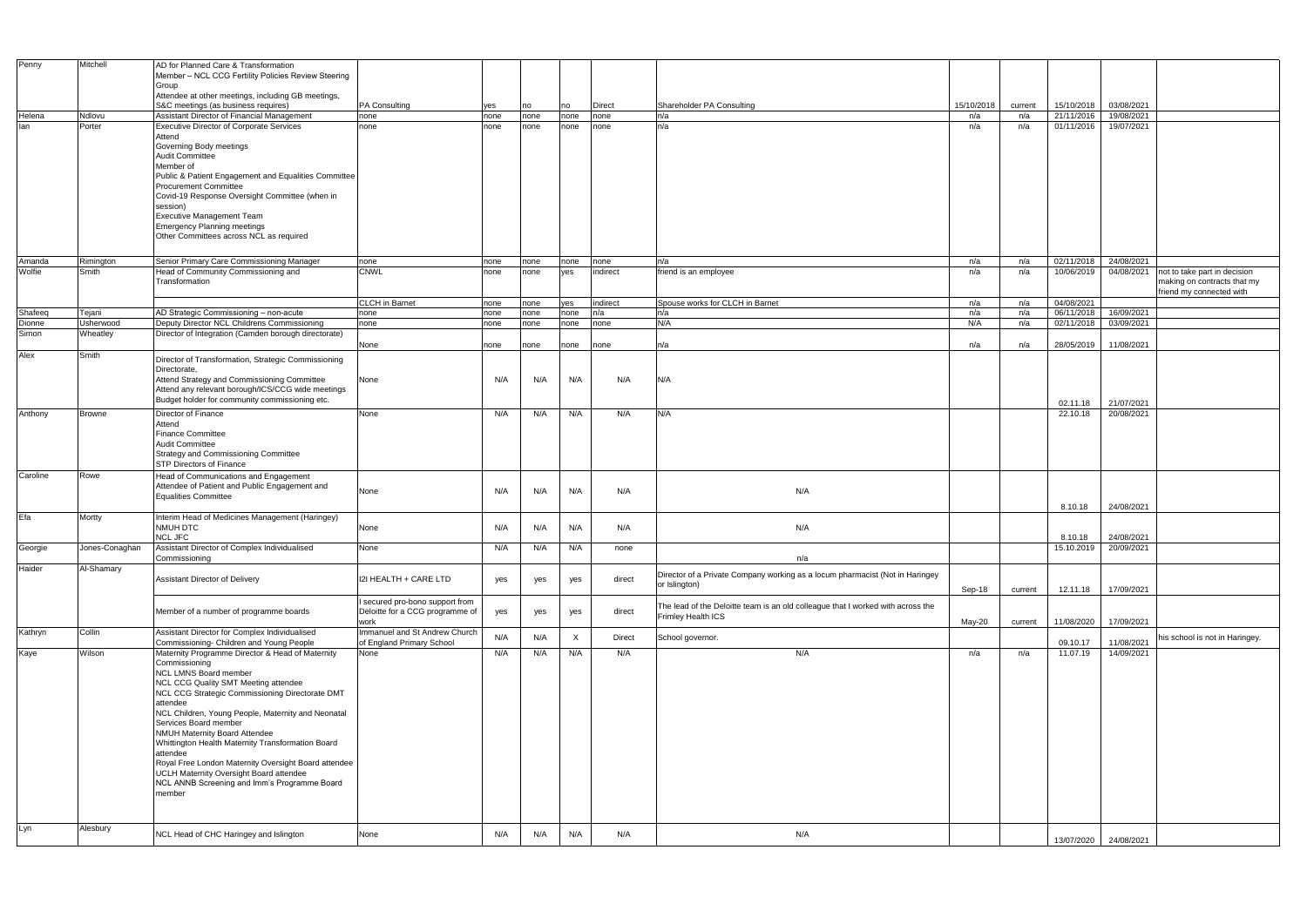| Marco              | Inzani                | Deputy Director of Elective Recovery                                               | ForeThought Organisational<br><b>Consulting Ltd</b> | N/A        | N/A        | yes                       | direct        | partner is a director                                                             | $Jan-20$   | current    | 08.10.18                 | 31/08/2021               |                                                                     |
|--------------------|-----------------------|------------------------------------------------------------------------------------|-----------------------------------------------------|------------|------------|---------------------------|---------------|-----------------------------------------------------------------------------------|------------|------------|--------------------------|--------------------------|---------------------------------------------------------------------|
| Owen               | Sloman                | Assistant Director, Primary Care in Haringey                                       | St Ann's church, South                              |            |            |                           |               |                                                                                   |            |            |                          |                          |                                                                     |
|                    |                       | Attend Primary Care Commissioning Committee                                        | Tottenham.                                          | N/A        | N/A        | $\boldsymbol{\mathsf{X}}$ | direct        | Churchwarden                                                                      | 01/04/2020 | 31/03/2020 | 03/10/2019               | 21/07/2021               |                                                                     |
|                    |                       |                                                                                    | Fowler Newsam Hall in South                         |            |            |                           |               |                                                                                   |            |            |                          |                          |                                                                     |
|                    |                       |                                                                                    | Tottenham and the Emily Mary<br>Robbins Trust.      | N/A        | N/A        | $\mathsf{X}$              | direct        | <b>Trustee</b>                                                                    | 01/04/2020 | 31/03/2020 | 26/07/2020               | 21/07/2021               |                                                                     |
|                    |                       |                                                                                    | Arsenal Football Club                               | N/A        | N/A        | N/A                       | Indirect      | brother Operations Director                                                       | 01/04/2020 | 31/07/2021 | 21/07/2021               |                          |                                                                     |
| Paul               | Allen                 | Head of Integrated Commissioning (Adults) - CCG &                                  |                                                     |            |            |                           |               |                                                                                   |            |            |                          |                          |                                                                     |
|                    |                       | LBH<br><b>Assistant Director - Communities</b>                                     | None                                                | N/A        | N/A        | N/A                       | N/A           | N/A                                                                               |            |            | 26.10.18                 | 24/08/2021               |                                                                     |
| Rachel             | Lissauer              | Director of Integration                                                            |                                                     | N/A        | N/A        | N/A                       | N/A           |                                                                                   |            |            | 6.11.18                  | 01/09/2021               |                                                                     |
| Rosie              | Peregrine-Jones       | Assistant Director of Quality, Haringey                                            |                                                     |            |            |                           |               |                                                                                   |            |            |                          |                          |                                                                     |
|                    |                       | Attend NMUH Quality Committee and other Quality                                    |                                                     |            |            |                           |               |                                                                                   |            |            |                          |                          |                                                                     |
|                    |                       | Governance committees as the CCG representative.                                   |                                                     |            |            |                           |               |                                                                                   |            |            |                          |                          |                                                                     |
|                    |                       | <b>ICC Quality Lead</b>                                                            | None                                                | N/A        | N/A        | N/A                       | N/A           | N/A                                                                               |            |            |                          |                          |                                                                     |
|                    |                       |                                                                                    |                                                     |            |            |                           |               |                                                                                   |            |            |                          |                          |                                                                     |
|                    |                       | Attend Haringey Safeguarding Partnership Boards                                    |                                                     |            |            |                           |               |                                                                                   |            |            |                          |                          |                                                                     |
| Scott              | <b>Hunn</b>           | Head of Finance - Planning and Reporting                                           | None                                                | N/A        | N/A        | N/A                       | N/A           | N/A                                                                               |            |            | 18.10.18<br>08.10.18     | 11/08/2021<br>21/07/2021 |                                                                     |
| Seonaid            | Henderson             | Head of Planning and Performance - Haringey                                        | None                                                | N/A        | N/A        | N/A                       | N/A           | N/A                                                                               |            |            | 16.10.18                 | 23/07/2021               |                                                                     |
| Tim                | Miller                | Joint Commissioner for Vulnerable Adults and Children                              | <b>Haringey Council</b>                             | N/A        | N/A        | N/A                       | N/A           | post is joint managed                                                             |            |            | 8.10.18                  | 03/09/2021               |                                                                     |
| Liam               | Beadman               | Assistant Director - Primary Care Covid Vaccine                                    | None                                                | N/A        | N/A        | N/A                       | N/A           | None                                                                              |            |            |                          |                          |                                                                     |
| Andrew             | <b>Broddle</b>        | Programme<br>Head of Performance and Planning (Islington locality)                 | None                                                | N/A        | N/A        | N/A                       | N/A           | None                                                                              |            |            | 08/10/2018               | 026/08/2021              |                                                                     |
|                    |                       |                                                                                    |                                                     |            |            |                           |               |                                                                                   |            |            | 11/10/2018               | 28/07/2021               |                                                                     |
| Sophie             | Donnellan             | Assistant Director Strategic Planning & Commissioning None                         |                                                     | N/A        | N/A        | N/A                       | N/A           | None                                                                              |            |            |                          |                          |                                                                     |
|                    |                       | / Programme Lead Diagnostics                                                       |                                                     |            |            |                           |               |                                                                                   |            |            |                          |                          |                                                                     |
|                    | Driscoll              | Head of Islington Integrated Care Partnership                                      | None                                                | N/A        | N/A        | N/A                       | N/A           | None                                                                              |            |            | 20/09/2017               | 16/09/2021               |                                                                     |
| Clare              |                       | Programme                                                                          |                                                     |            |            |                           |               |                                                                                   |            |            | 11/10/2018               | 23/07/2021               |                                                                     |
| Amalin             | Dutt                  | Head of Medicines Management                                                       | None                                                | N/A        | N/A        | N/A                       | N/A           | None                                                                              |            |            |                          |                          |                                                                     |
|                    |                       | Attend NCL Medicines Management Committee                                          |                                                     |            |            |                           |               |                                                                                   |            |            |                          |                          |                                                                     |
| Clare              | Henderson             | Member of NCL Joint Formulary Committee<br>Director of Integration - Islington     | None                                                | N/A        | N/A        | N/A                       | N/A           | None                                                                              |            |            | 26/10/2018<br>08/08/2019 | 31/08/2021<br>23/09/2021 |                                                                     |
| Sarah              | Hodel                 | Islington Integrated Care Partnership Programme                                    | Haringey Resident and therefore n/a                 |            | n/a        | ves                       | Indirect      |                                                                                   |            |            |                          |                          |                                                                     |
|                    |                       | Manager                                                                            | potential GP registration in                        |            |            |                           |               |                                                                                   |            |            |                          |                          |                                                                     |
|                    |                       |                                                                                    | Haringey (currently registered in                   |            |            |                           |               |                                                                                   |            |            |                          |                          |                                                                     |
| Rebecca            | Kingsnorth            | <b>Assistant Director for Primary Care</b>                                         | Camden).<br>Yes                                     | No         | No         | Yes                       | Indirect      | My sister-in-law is a salaried GP in City Road Medical Centre. Part of my role is |            |            |                          | 05/11/2018 25/08/2021    | I will declare this in any meetings                                 |
|                    |                       |                                                                                    |                                                     |            |            |                           |               | the support of the CCG's delegated responsibility for commissioning core primary  |            |            |                          |                          | where decisions are being taken                                     |
|                    |                       | Attend Primary Care Commissioning Committee                                        |                                                     |            |            |                           |               | care services and the commissioning of Locally Commissioned Services, which       |            |            |                          |                          | about either services                                               |
|                    |                       |                                                                                    |                                                     |            |            |                           |               | can result in changes to funding to Islington practices including City Road.      |            |            |                          |                          | commissioned from or<br>performance of City Road. This              |
|                    |                       |                                                                                    |                                                     |            |            |                           |               |                                                                                   |            |            |                          |                          | might include decisions taken                                       |
|                    |                       |                                                                                    |                                                     |            |            |                           |               |                                                                                   |            |            |                          |                          | about LCSs. I would be able to                                      |
|                    |                       |                                                                                    |                                                     |            |            |                           |               |                                                                                   |            |            |                          |                          | participate in any decision that                                    |
|                    |                       |                                                                                    |                                                     |            |            |                           |               |                                                                                   |            |            |                          |                          | relates to Islington-wide<br>commissioning of which City            |
|                    |                       |                                                                                    |                                                     |            |            |                           |               |                                                                                   |            |            |                          |                          | Road may be one of many                                             |
|                    |                       |                                                                                    |                                                     |            |            |                           |               |                                                                                   |            |            |                          |                          | beneficiaries, but not decisions                                    |
|                    |                       |                                                                                    |                                                     |            |            |                           |               |                                                                                   | Dec-17     | current    | 18/10/2018               | 11/08/2021               | that relate singly to City Road.                                    |
| Catherine          | Lad                   | Head of CYP Complex and Individualised<br>Commissioning                            | None                                                | N/A        | N/A        | N/A                       | N/A           | None                                                                              |            |            | 13/07/2017               | 26/08/2021               |                                                                     |
| Sarah              | McIlwaine             | Director of Transformation (Primary Care)                                          | None                                                | N/A        | N/A        | N/A                       | N/A           | none                                                                              |            |            | 09/10/2018               | 21/07/2021               |                                                                     |
| John               | O'Reilly              | Head of Finance                                                                    | None                                                | N/A        | N/A        | N/A                       | N/A           | none                                                                              |            |            | 12/10/2018               | 30/07/2021               |                                                                     |
| Delia              | O'Rourke              | <b>Head of Planned Care</b>                                                        | <b>Cooper Genomics</b>                              | N/A        | N/A        | N/A                       | indirect      | Brother is Vice President                                                         |            |            |                          |                          | Cooper Genomics is contracted<br>directly by NHS provider trust     |
|                    |                       | Haringey and Islington                                                             |                                                     |            |            |                           |               |                                                                                   |            |            |                          |                          | contract to provide genetics                                        |
|                    |                       |                                                                                    |                                                     |            |            |                           |               |                                                                                   |            |            |                          |                          | services to their IVF clinics.<br>Therefor risk of conflict is low. |
|                    |                       |                                                                                    |                                                     |            |            |                           |               |                                                                                   |            |            |                          |                          |                                                                     |
|                    |                       |                                                                                    |                                                     |            |            |                           |               |                                                                                   |            |            |                          |                          | In the event of any procurement                                     |
|                    |                       |                                                                                    |                                                     |            |            |                           |               |                                                                                   |            |            |                          |                          | involving Coopers I would declare<br>my conflict withdraw from the  |
|                    |                       |                                                                                    |                                                     |            |            |                           |               |                                                                                   |            |            |                          |                          | process.                                                            |
|                    |                       |                                                                                    |                                                     |            |            |                           |               |                                                                                   | 24/07/2020 | current    | 04/07/2019<br>22/10/2018 | 12/08/2021<br>22/07/2021 |                                                                     |
| Elizabeth<br>David | Ogunoye<br>Pennington | Director of Non-Acute Commissioning<br>Designated professional safeguarding Adults | None<br>St John's Ambulance                         | N/A<br>N/A | N/A<br>N/A | N/A<br>yes                | N/A<br>direct | None<br>volunteer                                                                 | Apr-21     | current    | 04/07/2019               | 16/08/2021               |                                                                     |
| Carolyn            | Piper                 | Head of System Programme Management                                                | None                                                | N/A        | N/A        | N/A                       | N/A           | None                                                                              |            |            |                          |                          |                                                                     |
|                    |                       | (Mental Health, Children and Young People, Learning                                |                                                     |            |            |                           |               |                                                                                   |            |            |                          |                          |                                                                     |
|                    |                       | Disabilities and Autism)<br>CCG Staff. Committee meetings / Joint Committees.      |                                                     |            |            |                           |               |                                                                                   |            |            |                          |                          |                                                                     |
|                    |                       |                                                                                    |                                                     |            |            |                           |               |                                                                                   |            |            |                          | 07/10/2019 25/08/2021    |                                                                     |
| Mark               | Ruddy                 | Assistant Director of Financial Management<br>(Partnerships and Transformation)    | None                                                | N/A        | N/A        | N/A                       | N/A           | None                                                                              |            |            | 15/10/2018               | 10/08/2021               |                                                                     |
| Iman               | Shaban                | Deputy Head of Medicines Management                                                | None                                                | N/A        | N/A        | N/A                       | N/A           | None                                                                              |            |            | 26/10/2018               | 18/08/2021               |                                                                     |
| Alexandra          | Watson                | Deputy Head of Patient and Public Engagement                                       | None                                                | ves        | no         | no                        | n/a           | none                                                                              |            |            | 18/10/2018               | 21/09/2021               |                                                                     |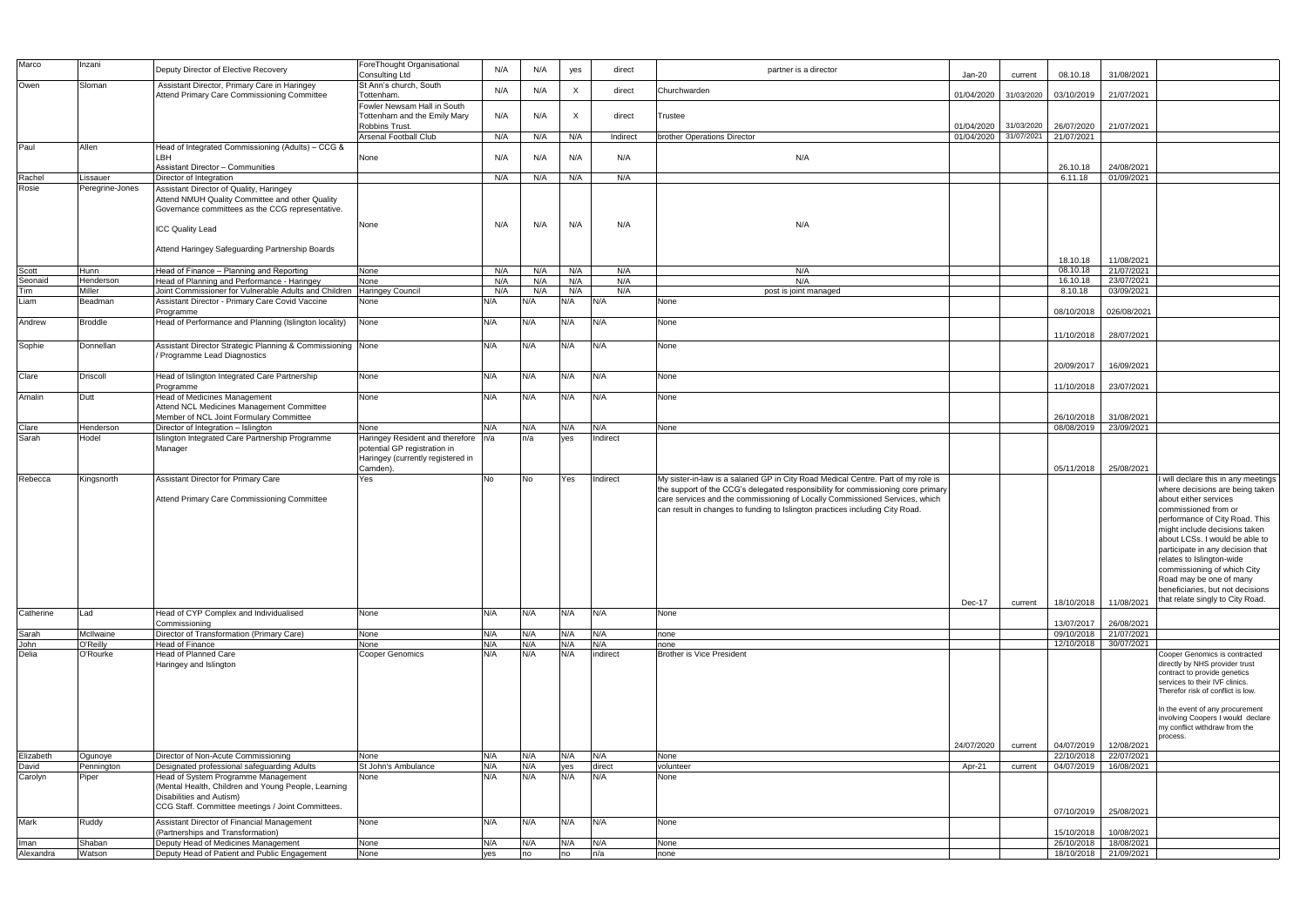| Dan     | Windross       | Assistant Director, Integration                         | None                               | N/A | N/A | N/A         | N/A      | None                                                                            |      |         | 04/10/2018            | 03/09/2021 |                                   |
|---------|----------------|---------------------------------------------------------|------------------------------------|-----|-----|-------------|----------|---------------------------------------------------------------------------------|------|---------|-----------------------|------------|-----------------------------------|
| Phil    | Wrigley        | Head of Primary Care Development                        | None                               | no  | no  | n/a         | n/a      | none                                                                            |      |         | 11/10/2018            | 17/08/2021 |                                   |
| Alex    | Faulkes        | Programme Director, Urgent and Emergency Care           | None                               | N/A | N/A | N/A         | N/A      | nil return                                                                      |      |         |                       |            |                                   |
|         |                | Integrated Urgent Care SRO                              |                                    |     |     |             |          |                                                                                 |      |         |                       |            |                                   |
|         |                |                                                         |                                    |     |     |             |          |                                                                                 |      |         | 29/10/2018            | 22/07/2021 |                                   |
|         |                |                                                         |                                    |     |     |             |          |                                                                                 |      |         |                       |            |                                   |
|         |                | Member of:                                              |                                    |     |     |             |          |                                                                                 |      |         |                       |            |                                   |
|         |                | NCL Urgent and Emergency Care Restoration and           |                                    |     |     |             |          |                                                                                 |      |         |                       |            |                                   |
|         |                | Recovery Group                                          |                                    |     |     |             |          |                                                                                 |      |         |                       |            |                                   |
|         |                | Strategy and Commissioning Directorate Management       |                                    |     |     |             |          |                                                                                 |      |         |                       |            |                                   |
|         |                | Team                                                    |                                    |     |     |             |          |                                                                                 |      |         |                       |            |                                   |
|         |                |                                                         |                                    |     |     |             |          |                                                                                 |      |         |                       |            |                                   |
|         |                |                                                         |                                    |     |     |             |          |                                                                                 |      |         |                       |            |                                   |
| Andrew  | Spicer         | Head of Governance and Risk,                            | None                               | N/A | N/A | N/A         | N/A      | nil return                                                                      |      |         |                       |            |                                   |
|         |                | Attendee at Audit Committee and other Committee         |                                    |     |     |             |          |                                                                                 |      |         |                       |            |                                   |
|         |                | meetings as required, including Governing Body          |                                    |     |     |             |          |                                                                                 |      |         | 10/10/2018            | 23/08/2021 |                                   |
|         |                |                                                         |                                    |     |     | N/A         | N/A      |                                                                                 |      |         |                       | 16/08/2021 |                                   |
| Anna    | Stewart        | Director of Major Reconfigurations                      | None                               | N/A | N/A |             |          | nil return                                                                      |      |         | 30/11/2018            |            |                                   |
|         |                | Present items at the Strategy and Commissioning         |                                    |     |     |             |          |                                                                                 |      |         |                       |            |                                   |
|         |                | Committee and Governing Body                            |                                    |     |     |             |          |                                                                                 |      |         |                       |            |                                   |
| Chloe   | Morales Oyarce | Head of Communications and Engagement, North            | None                               | N/A | N/A | N/A         | N/A      | nil return                                                                      |      |         |                       |            |                                   |
|         |                | London Partners in health and care                      |                                    |     |     |             |          |                                                                                 |      |         | 19/09/2019            | 31/08/2021 |                                   |
|         |                | <b>Attend PPEE Committee</b>                            |                                    |     |     |             |          |                                                                                 |      |         |                       |            |                                   |
|         |                |                                                         |                                    |     |     |             |          |                                                                                 |      |         |                       |            |                                   |
| Darshna | Pankhania      | Deputy Director of HR/OD                                |                                    | N/A | N/A | N/A         | N/A      | nil return                                                                      |      |         |                       |            |                                   |
|         |                | Attend management and committee meetings, EMT           |                                    |     |     |             |          |                                                                                 |      |         |                       |            |                                   |
|         |                | meetings when invited                                   | None                               |     |     |             |          |                                                                                 |      |         | 20/08/2019 21/07/2021 |            |                                   |
| Diane   | MacDonald      | <b>NCL Estates and Finance Lead</b>                     | None                               | N/A | N/A | N/A         | N/A      | nil return                                                                      |      |         |                       |            |                                   |
|         |                |                                                         |                                    |     |     |             |          |                                                                                 |      |         |                       |            |                                   |
|         |                | Member of NCL Estates Board and Local Care              |                                    |     |     |             |          |                                                                                 |      |         |                       |            |                                   |
|         |                | Infrastructure Board                                    |                                    |     |     |             |          |                                                                                 |      |         |                       |            |                                   |
|         |                |                                                         |                                    |     |     |             |          |                                                                                 |      |         | 12/10/2018            | 23/08/2021 |                                   |
| Donal   | Markey         | Programme Director for Planned Care, NCL CCG            | None                               | N/A | N/A | N/A         | N/A      | nil return                                                                      |      |         |                       |            |                                   |
|         |                |                                                         |                                    |     |     |             |          |                                                                                 |      |         |                       |            |                                   |
|         |                |                                                         |                                    |     |     |             |          |                                                                                 |      |         |                       |            |                                   |
|         |                |                                                         |                                    |     |     |             |          |                                                                                 |      |         | 19/09/2019            | 23/08/2021 |                                   |
|         |                | Member of NCL Interface Steering Group & RTT Group None |                                    | N/A | N/A | N/A         | N/A      | nil return                                                                      |      |         |                       |            |                                   |
|         |                |                                                         |                                    |     |     |             |          |                                                                                 |      |         | 19/09/2019            | 23/08/2021 |                                   |
|         |                |                                                         | New Days Pharmacy, Berkshire       | Yes | yes | ves         | direct   | Practice as a Community Pharmacist                                              |      |         |                       |            |                                   |
|         |                |                                                         |                                    |     |     |             |          |                                                                                 |      |         |                       |            |                                   |
|         |                |                                                         |                                    |     |     |             |          |                                                                                 |      |         |                       |            |                                   |
|         |                |                                                         |                                    |     |     |             |          |                                                                                 | 2009 | current | 19/09/2019            | 23/08/2021 |                                   |
|         |                |                                                         | Central West CSU                   | no  | no  | <b>I</b> no | indirect | spuouse is a Clinical Research manager - development of healthcare policies for |      |         |                       |            |                                   |
|         |                |                                                         |                                    |     |     |             |          | CCGs and ICSs                                                                   |      | current | 19/09/2019            | 23/08/2021 |                                   |
|         |                |                                                         | <b>Markey Primary Services</b>     | yes | ves | ves         | direct   | Director - company provides consultancy on pharmaceutical public health,        |      |         |                       |            | No conflict                       |
|         |                |                                                         |                                    |     |     |             |          |                                                                                 |      |         |                       |            |                                   |
|         |                |                                                         |                                    |     |     |             |          | health economics, health policy and training mostly for the pharmacy sector     |      |         |                       |            | Have never provided any           |
|         |                |                                                         |                                    |     |     |             |          |                                                                                 |      |         |                       |            | consultancy within NCL patch      |
|         |                |                                                         |                                    |     |     |             |          |                                                                                 | 2007 | current | 19/09/2019            | 23/08/2021 |                                   |
|         |                |                                                         | Visions4Health                     | ves | ves | ves         | direct   | Previously worked as an associate for the same company- mostly consultancy      |      |         |                       |            |                                   |
|         |                |                                                         |                                    |     |     |             |          |                                                                                 |      |         |                       |            |                                   |
|         |                |                                                         |                                    |     |     |             |          | on pharmaceutical public health, health policy, pharmacy service design &       |      |         |                       |            | No conflict                       |
|         |                |                                                         |                                    |     |     |             |          | practice, health economics and training.                                        |      |         |                       |            | Have never provided any           |
|         |                |                                                         |                                    |     |     |             |          |                                                                                 |      |         |                       |            | consultancy within NCL patch      |
|         |                |                                                         |                                    |     |     |             |          |                                                                                 |      |         |                       |            | I do not reference any NCL        |
|         |                |                                                         |                                    |     |     |             |          |                                                                                 |      |         |                       |            |                                   |
|         |                |                                                         |                                    |     |     |             |          |                                                                                 |      |         |                       |            | policy, clinical practice or      |
|         |                |                                                         |                                    |     |     |             |          |                                                                                 |      |         |                       |            | organisational policy within NCL. |
|         |                |                                                         |                                    |     |     |             |          |                                                                                 |      |         |                       |            | I do not undertake consultancy    |
|         |                |                                                         |                                    |     |     |             |          |                                                                                 |      |         |                       |            | which relates to a named drug.    |
|         |                |                                                         |                                    |     |     |             |          |                                                                                 | 2009 |         | 19/09/2019            | 23/08/2021 |                                   |
|         |                |                                                         |                                    |     |     |             |          |                                                                                 |      | current |                       |            |                                   |
|         |                |                                                         | <b>Healthy London Partnerships</b> | yes | yes | yes         | direct   | Clinical Lead for Asthma within Children & Young Peoples programme              |      |         |                       |            | No conflict- Pan London role,     |
|         |                |                                                         |                                    |     |     |             |          |                                                                                 |      |         |                       |            | interaction with NCL              |
|         |                |                                                         |                                    |     |     |             |          |                                                                                 |      |         |                       |            | organisations only as part of HLP |
|         |                |                                                         |                                    |     |     |             |          |                                                                                 | 2014 | 2017    | 19/09/2019            | 23/08/2021 | role                              |
|         |                |                                                         |                                    |     |     |             |          |                                                                                 |      |         |                       |            |                                   |
|         |                |                                                         | Novartis                           | ves | yes | yes         | direct   | participated in advisory boards with other NHS colleagues on public health,     |      |         |                       |            | No conflict                       |
|         |                |                                                         |                                    |     |     |             |          | health policy, pharmacy service design & practice                               |      |         |                       |            | Publically declared on national   |
|         |                |                                                         |                                    |     |     |             |          |                                                                                 |      |         |                       |            | register of declarations.         |
|         |                |                                                         |                                    |     |     |             |          |                                                                                 |      |         |                       |            |                                   |
|         |                |                                                         |                                    |     |     |             |          |                                                                                 |      |         |                       |            | I do not reference any NCL        |
|         |                |                                                         |                                    |     |     |             |          |                                                                                 |      |         |                       |            | policy, clinical practice or      |
|         |                |                                                         |                                    |     |     |             |          |                                                                                 |      |         |                       |            | organisational policy within NCL  |
|         |                |                                                         |                                    |     |     |             |          |                                                                                 |      |         |                       |            | I do not undertake consultancy    |
|         |                |                                                         |                                    |     |     |             |          |                                                                                 |      |         |                       |            | which relates to a named drug.    |
|         |                |                                                         |                                    |     |     |             |          |                                                                                 | 2018 | 2019    | 19/09/2019            |            |                                   |
|         |                |                                                         |                                    |     |     |             |          |                                                                                 |      |         |                       | 23/08/2021 |                                   |
| Ed      | Nkumrah        | Director of Performance NCL CCG                         | none                               | n/a | n/a | N/A         | N/A      | nil return                                                                      |      |         | 08/08/2019            | 26/07/2021 |                                   |
|         |                | Attend Committees across NCL as and when required       |                                    |     |     |             |          |                                                                                 |      |         |                       |            |                                   |
| Eileen  | Fiori          | Director of Acute Commissioning, NCL                    | none                               | n/a | n/a | N/A         | N/A      | nil return                                                                      |      |         | 27/08/2019            | 21/07/2021 |                                   |
| Gary    | Sired          | Director of System Financial Planning                   | none                               | n/a | n/a | N/A         | N/A      | nil return                                                                      |      |         | 16/10/2018            | 23/08/2021 |                                   |
| John-Jo |                | Chief Digital and Information Officer                   |                                    | N/A | N/A | N/A         | N/A      | nil return                                                                      |      |         |                       | 21/07/2021 |                                   |
|         | Campbell       |                                                         | none                               |     |     |             |          |                                                                                 |      |         | 29/07/2020            |            |                                   |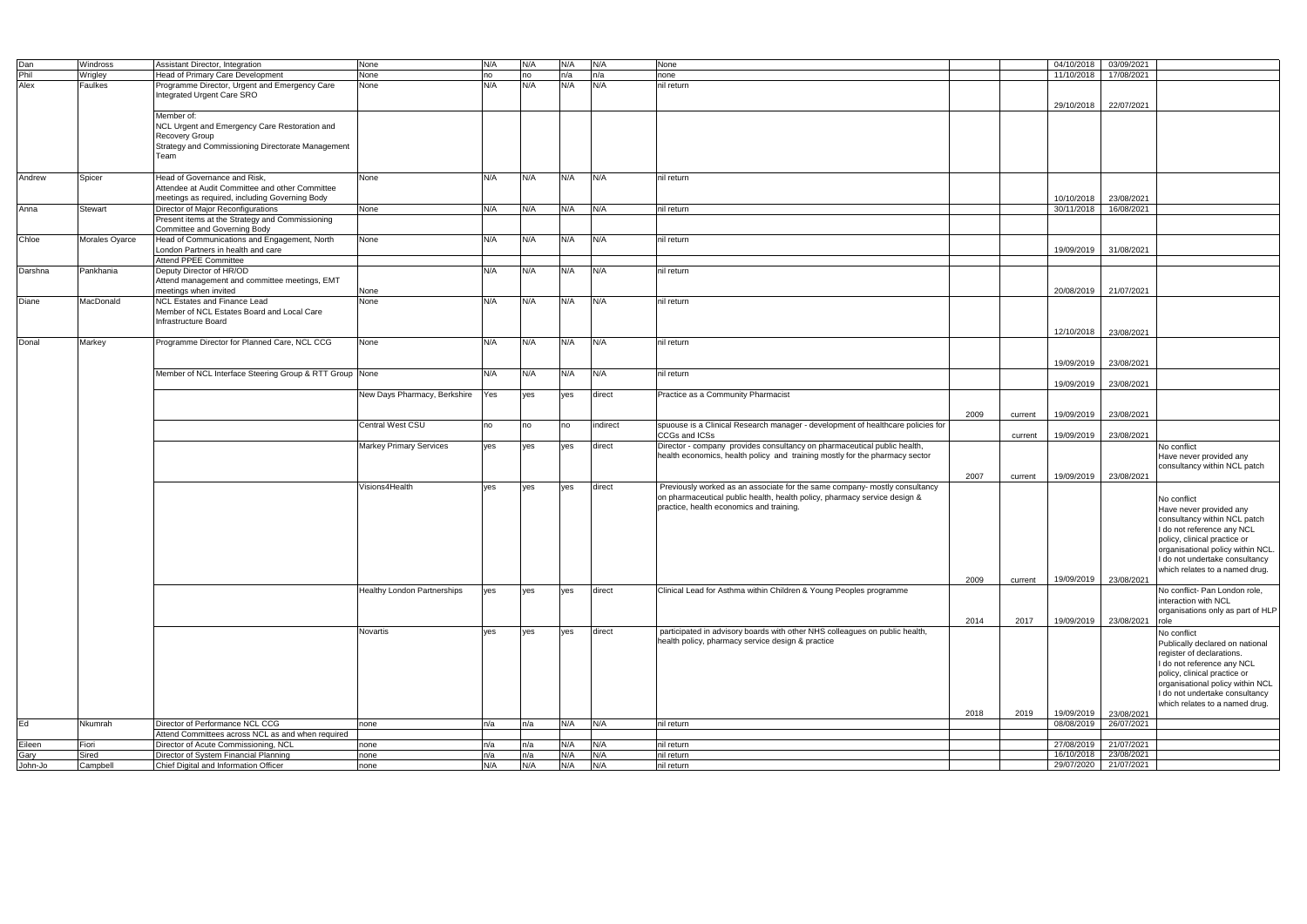| Karl          |          | Assistant Director of Business Services                                             |                                                     |           |           |     |           |                                                                         |                    |              |                       |            |                                                      |
|---------------|----------|-------------------------------------------------------------------------------------|-----------------------------------------------------|-----------|-----------|-----|-----------|-------------------------------------------------------------------------|--------------------|--------------|-----------------------|------------|------------------------------------------------------|
|               | Thompson |                                                                                     | none                                                | N/A       | N/A       | N/A | N/A       |                                                                         |                    |              | 09/08/2019            | 10/08/2021 |                                                      |
|               |          | Attend                                                                              |                                                     |           |           |     |           |                                                                         |                    |              |                       |            |                                                      |
|               |          | Governing Body                                                                      |                                                     |           |           |     |           |                                                                         |                    |              |                       |            |                                                      |
|               |          | <b>Audit Committee</b>                                                              |                                                     |           |           |     |           |                                                                         |                    |              |                       |            |                                                      |
|               |          | Various NCL Committees on an ad-hoc basis.                                          |                                                     |           |           |     |           |                                                                         |                    |              |                       |            |                                                      |
|               |          | Attend EMT as and when required                                                     |                                                     |           |           |     |           |                                                                         |                    |              |                       |            |                                                      |
|               |          | Deputise for Director of Corporate Services                                         |                                                     |           |           |     |           |                                                                         |                    |              |                       |            |                                                      |
|               |          |                                                                                     |                                                     |           |           |     |           |                                                                         |                    |              |                       |            |                                                      |
|               |          | <b>NCL CCG SIRO</b>                                                                 |                                                     |           |           |     |           |                                                                         |                    |              |                       |            |                                                      |
| Paul          | Sinden   | Chief Operating Officer                                                             | none                                                | N/A       | N/A       | N/A | N/A       | nil return                                                              |                    |              | 20/08/2019            | 01/09/2021 |                                                      |
|               |          | Attend Governing Body                                                               |                                                     |           |           |     |           |                                                                         |                    |              |                       |            |                                                      |
|               |          | Primary Care Commissioning Committee exec lead                                      |                                                     |           |           |     |           |                                                                         |                    |              |                       |            |                                                      |
|               |          | Member of NCL CCG Executive Management Team                                         |                                                     |           |           |     |           |                                                                         |                    |              |                       |            |                                                      |
|               |          | Attend Quality and Safety Committee                                                 |                                                     |           |           |     |           |                                                                         |                    |              |                       |            |                                                      |
|               |          | Attend Medicines Management Committee                                               |                                                     |           |           |     |           |                                                                         |                    |              |                       |            |                                                      |
|               |          | Attend other committee meetings as required                                         |                                                     |           |           |     |           |                                                                         |                    |              |                       |            |                                                      |
|               |          |                                                                                     |                                                     |           |           |     |           |                                                                         |                    |              |                       |            |                                                      |
| Raksha        | Merai    | Deputy Head of HR                                                                   | none                                                | N/A       | N/A       | N/A | N/A       | nil return                                                              |                    |              | 08/09/2020            | 24/08/2021 |                                                      |
|               |          | Member of Joint Partnership Group (with staff side<br>representatives)              |                                                     |           |           |     |           |                                                                         |                    |              | 08/09/2020            | 24/08/2021 |                                                      |
| Richard       | Dale     | Interim Executive Director of Transtion                                             | No interests declared                               | No        | No        | No  | <b>No</b> | Nil Return                                                              | 03/07/2018         | current      | 04/09/2019            | 28/04/2021 |                                                      |
|               |          | Member of NCL CCG Executive Management                                              |                                                     |           |           |     |           |                                                                         |                    |              |                       |            |                                                      |
|               |          |                                                                                     |                                                     |           |           |     |           |                                                                         |                    |              |                       |            |                                                      |
|               |          | Team                                                                                |                                                     |           |           |     |           |                                                                         |                    |              |                       |            |                                                      |
|               |          | Attend Finance Committee                                                            |                                                     |           |           |     |           |                                                                         |                    |              |                       |            |                                                      |
|               |          | Attend PPEE Committee                                                               |                                                     |           |           |     |           |                                                                         |                    |              |                       |            |                                                      |
|               |          | Attend Strategic Commissioning Committee                                            |                                                     |           |           |     |           |                                                                         |                    |              |                       |            |                                                      |
|               |          | Attend Covid Response Oversight Committee                                           |                                                     |           |           |     |           |                                                                         |                    |              |                       |            |                                                      |
|               |          |                                                                                     |                                                     |           |           |     |           |                                                                         |                    |              |                       |            |                                                      |
| Simon         | Goodwin  | Chief Finance Officer of NCL CCG                                                    | East London NHS Foundation 1Yes                     |           | <b>No</b> | No. | Indirect  | Wife is a senior manager at the Trust                                   | 14/06/2017 current |              | 12/10/2018 19/07/2021 |            |                                                      |
|               |          | Member of                                                                           |                                                     |           |           |     |           |                                                                         |                    |              |                       |            |                                                      |
|               |          | <b>NCL CCG Governing Body</b>                                                       |                                                     |           |           |     |           |                                                                         |                    |              |                       |            |                                                      |
|               |          | <b>NCL Finance Committee</b>                                                        |                                                     |           |           |     |           |                                                                         |                    |              |                       |            |                                                      |
|               |          | Attendee,                                                                           |                                                     |           |           |     |           |                                                                         |                    |              |                       |            |                                                      |
|               |          | <b>NCL Audit committee</b>                                                          |                                                     |           |           |     |           |                                                                         |                    |              |                       |            |                                                      |
|               |          | NCL Strategy and Commissioning Committee                                            |                                                     |           |           |     |           |                                                                         |                    |              |                       |            |                                                      |
|               |          | NCL Primary Care Commissioning Committee                                            |                                                     |           |           |     |           |                                                                         |                    |              |                       |            |                                                      |
|               |          | Attend other meetings as and when required.                                         |                                                     |           |           |     |           |                                                                         |                    |              |                       |            |                                                      |
|               |          |                                                                                     |                                                     |           |           |     |           |                                                                         |                    |              |                       |            |                                                      |
| Anthony       | Marks    | Assistant Head of Primary Care                                                      | N/A                                                 | N/A       | N/A       | N/A | N/A       | N/A                                                                     | N/A                | N/A          | 30.10.2018            | 13/08/2021 |                                                      |
| Su<br>Vanessa | Nayee    | Assistant Head of Primary Care<br>Assistant Director of Primary Care, North Central | N/A                                                 | N/A       | N/A       | N/A | N/A       | N/A                                                                     | N/A                | N/A          | 20.10.2018            | 03/09/2021 |                                                      |
|               | Piper    | London                                                                              |                                                     |           |           |     |           |                                                                         |                    |              |                       |            |                                                      |
|               |          | Primary Care Commissioning & Contracting Team                                       | N/A                                                 | N/A       | N/A       | N/A | N/A       | N/A                                                                     | N/A                | N/A          | 13/08/2020            | 23/08/2021 |                                                      |
| Martyn        | Smith    | ICS Digital Strategy & Finance                                                      | Brightive Ltd (previously EHS                       | yes       | no        | yes | direct    | Director and Shareholder                                                |                    |              |                       |            | Non-Voting member of formal                          |
|               |          | Digital Programme Senior Consultant and STP Digital                                 | Consulting)                                         |           |           |     |           |                                                                         |                    |              |                       |            | governance, all procurements                         |
|               |          | <b>Board Member</b>                                                                 |                                                     |           |           |     |           |                                                                         | Sep-18             | current      | 08.10.2019            | 27/08/2021 | follow the relevant organisations                    |
|               |          |                                                                                     | <b>Baringa Partners LLP</b>                         | yes       | no        | ves | direct    | provide project support to the ICS, contracted via UCLH.                | Sep-18             | current      | 27/08/2021            |            | SFIs. Financial aspects are                          |
| Michael       | Cooke    | Chair Designate of the North London Integrated Care                                 | BEAT, the national Eating                           | <b>No</b> | no        | yes | direct    | <b>Chair of Trustees</b>                                                | 18/11/2019         | current      | 18/11/2019            |            | 07/01/2022 BEAT is commissioned by some              |
|               |          | System                                                                              | <b>Disorders Charity</b>                            |           |           |     |           |                                                                         |                    |              |                       |            | commissioning organisations to                       |
|               |          |                                                                                     |                                                     |           |           |     |           |                                                                         |                    |              |                       |            | provide services.                                    |
|               |          |                                                                                     |                                                     |           |           |     |           |                                                                         |                    |              |                       |            | This declaration is for                              |
|               |          |                                                                                     |                                                     |           |           |     |           |                                                                         |                    |              |                       |            | transparency. There is no conflict                   |
|               |          |                                                                                     |                                                     |           |           |     |           |                                                                         |                    |              |                       |            | of interest between the roles                        |
|               |          |                                                                                     |                                                     |           |           |     |           |                                                                         |                    |              |                       |            | flagged in this declaration.                         |
|               |          |                                                                                     |                                                     |           |           |     |           |                                                                         |                    |              |                       |            |                                                      |
|               |          |                                                                                     |                                                     |           |           |     |           |                                                                         |                    |              |                       |            | In any future scenario where                         |
|               |          |                                                                                     |                                                     |           |           |     |           |                                                                         |                    |              |                       |            | NCL based commissioners enter                        |
|               |          |                                                                                     |                                                     |           |           |     |           |                                                                         |                    |              |                       |            | any discussions with BEAT I                          |
|               |          |                                                                                     |                                                     |           |           |     |           |                                                                         |                    |              |                       |            | would step out of and would not                      |
|               |          |                                                                                     |                                                     |           |           |     |           |                                                                         |                    |              |                       |            | be involved in any discussions or<br>decision making |
|               |          |                                                                                     |                                                     |           |           |     |           |                                                                         |                    |              |                       |            |                                                      |
|               |          |                                                                                     |                                                     |           |           |     |           |                                                                         |                    |              |                       |            |                                                      |
|               |          |                                                                                     |                                                     |           |           |     |           |                                                                         |                    |              |                       |            |                                                      |
| Tracey        | Lewis    | Head of Finance - Primary Care<br>Attend Primary Care Commissioning Committee       | N/A                                                 | N/A       | N/A       | N/A | N/A       | N/A                                                                     |                    |              | 29/07/2020            | 10/09/2021 |                                                      |
| Dr Zoe        | Keddie   | HealtheIntent Programme Manager                                                     | N/A                                                 | N/A       | N/A       | N/A | N/A       | N/A                                                                     |                    |              | 20/07/2020            | 27/08/2021 |                                                      |
|               |          | Member of CIO WG                                                                    |                                                     |           |           |     |           |                                                                         |                    |              |                       |            |                                                      |
|               |          | Member of NCL Delivery Executive- Digital Programme                                 |                                                     |           |           |     |           |                                                                         |                    |              |                       |            |                                                      |
|               |          | Member of NCL Digital Board                                                         |                                                     |           |           |     |           |                                                                         |                    |              |                       |            |                                                      |
|               |          |                                                                                     |                                                     |           |           |     |           |                                                                         |                    |              |                       |            |                                                      |
|               |          |                                                                                     |                                                     |           |           |     |           |                                                                         |                    |              |                       |            |                                                      |
| Kim           | Hine     | Interim Assistant Director, Complex Care                                            | Owner and director of a limited                     | yes       |           | yes | direct    | Not currently employed through Itd company as role was obtained through |                    | 2015 current | 23/07/2020            | 11/08/2021 |                                                      |
|               |          | Commissioning                                                                       | company that provides                               |           |           |     |           | agency                                                                  |                    |              |                       |            |                                                      |
|               |          |                                                                                     | consultancy to CCGs around<br>change management and |           |           |     |           |                                                                         |                    |              |                       |            |                                                      |
|               |          |                                                                                     | transformation                                      |           |           |     |           |                                                                         |                    |              |                       |            |                                                      |
|               |          |                                                                                     |                                                     |           |           |     |           |                                                                         |                    |              |                       |            |                                                      |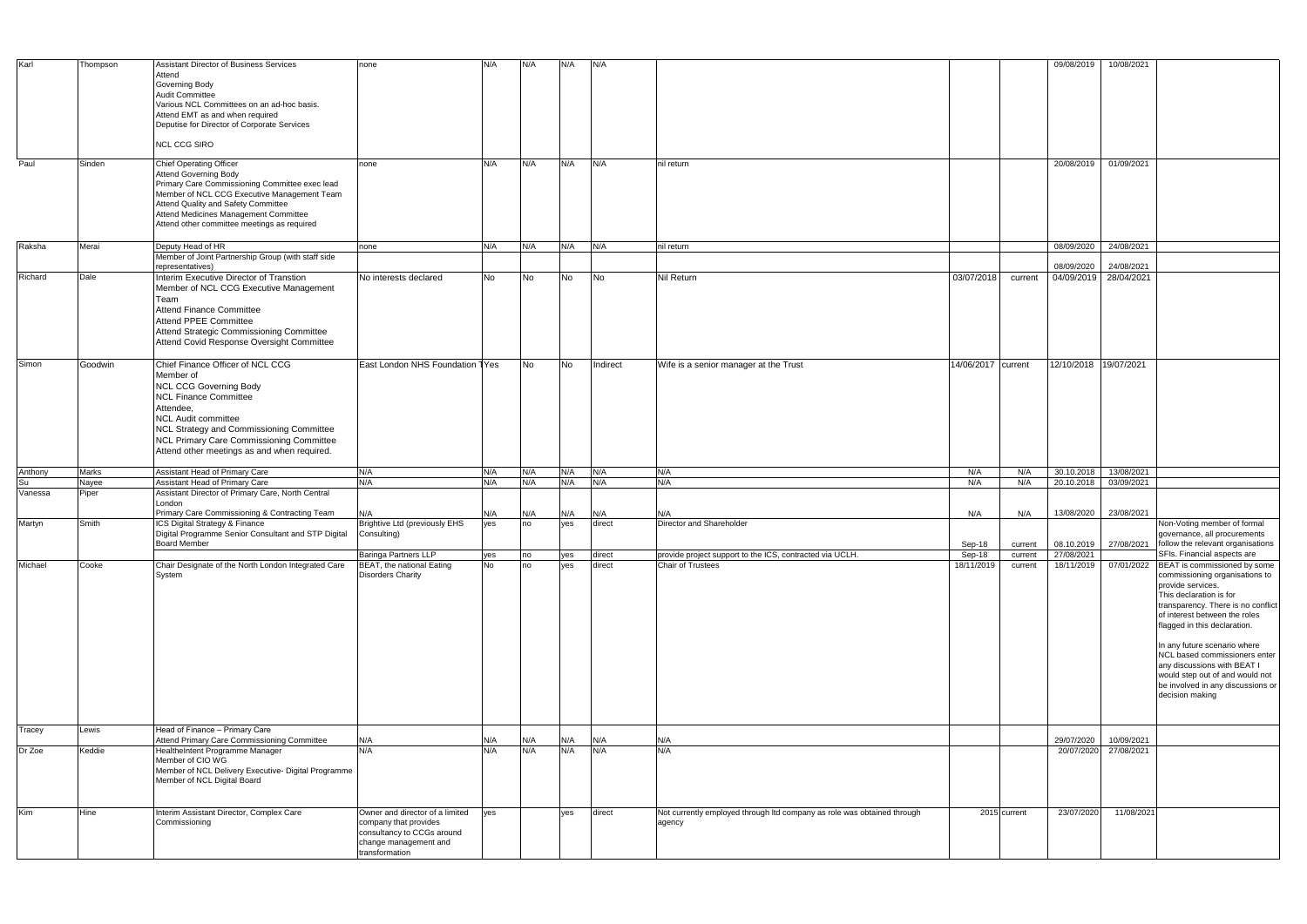| <b>Mark</b> | Eaton         | Director of System Recovery                                                                                                                                                                            | Amnis Ltd                                           | yes        | ves        | ves        | direct     | Director and Shareholder                                                                                                                        | 2005 current            | 12/10/2020               | 21/07/2021               |                                                                                                                                                           |
|-------------|---------------|--------------------------------------------------------------------------------------------------------------------------------------------------------------------------------------------------------|-----------------------------------------------------|------------|------------|------------|------------|-------------------------------------------------------------------------------------------------------------------------------------------------|-------------------------|--------------------------|--------------------------|-----------------------------------------------------------------------------------------------------------------------------------------------------------|
|             |               | Attend<br><b>Procurement Committee</b><br><b>Finance Committee</b>                                                                                                                                     |                                                     |            |            |            |            |                                                                                                                                                 |                         |                          |                          |                                                                                                                                                           |
|             |               | Strategy and Commissioning Committee                                                                                                                                                                   |                                                     |            |            |            |            |                                                                                                                                                 |                         |                          |                          |                                                                                                                                                           |
| Sheila      | Adams-O'Shea  | Director of Complex Indivualised Commissioning<br>Attend Finance committee, and other committee                                                                                                        |                                                     |            |            |            |            |                                                                                                                                                 |                         |                          |                          |                                                                                                                                                           |
| Munya       | Nhamo         | meetings and EMT when required<br>Associate Director for Mental Health - Complex                                                                                                                       | Perfos Consulting<br><b>NONE</b>                    | Yes<br>N/A | Yes<br>N/A | Yes<br>N/A | Yes<br>N/A | Owner and Director of consultancy company since incoporation in 2012<br>N/A                                                                     | <b>Jul-20</b><br>Mar-22 | 30/10/2020<br>04/11/2020 | 22/07/2021<br>10/09/2021 |                                                                                                                                                           |
|             |               | Individualised Commissioning Team - Leading the<br>development of policies, systems and governance<br>arrangements of the CIC Mental Health complex<br>individualised NCA activity.                    |                                                     |            |            |            |            |                                                                                                                                                 |                         |                          |                          |                                                                                                                                                           |
| Jenni       | Frost         | Programme Director<br><b>Strategic Commissioning Directorate</b>                                                                                                                                       | <b>NONE</b>                                         | N/A        | N/A        | N/A        | N/A        | N/A                                                                                                                                             |                         | 06/11/2020               |                          | on mat leave to March 2022 -<br>noted 23/08/2021                                                                                                          |
| Lucy        | McCaughlin    | NCL Head of Cancer Commissioning                                                                                                                                                                       | Janssen                                             | Yes        | N/A        | Yes        | direct     | Ad-hoc consultant work                                                                                                                          | 27/11/2020 current      | 27/11/2020               | 11/08/2021               | Minimal risk identified. I will be<br>providing generic commissioning<br>information and not discussing<br>drug, device or specific service<br>provision. |
| Katherine   | Paddock       | Assistant Director of Market and Business Development Wyse Consultants<br>Transformation (CIC)                                                                                                         |                                                     | ves        | ves        | ves        | direct     | director of company - personal service company<br>Interim until 30/9/21. From 1st October I become a substantive member of NCL<br>CCG           | 27/10/2000 current      | 02/02/2021               | 16/09/2021               |                                                                                                                                                           |
| Marisa      | Rose          | Director of CHC                                                                                                                                                                                        | CHC offered 10 months free pilot N/A<br>of software |            | N/A        | N/A        | indrect    | Documents agreed with supplier that use of software for pilot period does not<br>obligate CCG to use software in the future                     | Aug-21                  | Apr-22 21/04/2021        | 17/08/2021               |                                                                                                                                                           |
| Jess        | Baines-Holmes | Director of Integrated Commissioning<br>London Borough of Barnet & North Central London<br>CCG, Strategic Commissioning Directorate<br>attend Borough committees / ICP                                 | None                                                | N/A        | N/A        | N/A        | N/A        | none                                                                                                                                            | N/A<br>N/A              | 22/07/2021               |                          |                                                                                                                                                           |
| Dr Achim    | Schwenk       | <b>Chief Clinical Information Officer</b><br>Attending digital board and project meetings for digital<br>programme                                                                                     | TriangleDigitalHealth Ltd                           | Yes        | ves        | yes        | direct     | director<br>Majority owner of TriangleDigitalHealth Ltd, a consultancy for digital health<br>seeking contracts with other ICS, CCGs, NHS Trusts | 01/03/2021 current      | 26/07/2021               |                          | Will declare any contract or<br>contract negotiations with an<br>NCL organisation and recuse<br>myself from any relevant board<br>sessions                |
|             |               |                                                                                                                                                                                                        | <b>Tower Hamlets CCG</b>                            | No         | <b>No</b>  | Yes        | indirect   | Partner is a GP in Tower Hamlets                                                                                                                | 01/03/2021 current      | 26/07/2021               |                          |                                                                                                                                                           |
| Susan       | Grose         | Head of Service CHC - Camden (Interim)                                                                                                                                                                 | S G HEALTH CONSULTANCY                              | Yes        | No         | Yes        | direct     | director - service company used for employment purposes                                                                                         | 2016 current            | 12/08/2021               |                          |                                                                                                                                                           |
| Maninder    | Kaur Singh    | Head of medicines management (HOMM) -Barnet<br>A member of JFC<br>Member of NCL the Medicines Management Committee<br>weekly HOMMs meeting(Barnet, Camden, Enfield,<br>Haringey, Islington)            | None                                                | N/A        | N/A        | N/A        | N/A        |                                                                                                                                                 |                         | 25/08/2021               |                          |                                                                                                                                                           |
| Nicola      | Theron        | <b>Director of Estates</b>                                                                                                                                                                             | none                                                | N/A        | N/A        | N/A        | N/A        |                                                                                                                                                 |                         | 22/09/2021               |                          |                                                                                                                                                           |
| Craig       | Hackett       | Interim Head of Brokerage: Complex Individualised                                                                                                                                                      |                                                     |            |            |            |            |                                                                                                                                                 |                         |                          |                          |                                                                                                                                                           |
| Christine   | Caldwell      | Commissioning (CIC) - Adults<br>Director of Nursing & System Workforce Development, none<br>Tavistock and Portman<br>Chief Nurse - North London Partners in Health and<br>Integrated Care System (ICS) | ∣none                                               | N/A<br>N/A | N/A<br>N/A | N/A<br>N/A | N/A<br>N/A |                                                                                                                                                 |                         | 28/09/2021<br>28/09/201  |                          |                                                                                                                                                           |
| Dr Mike     | Greenberg     | <b>Barnet Hospital Medical Director</b>                                                                                                                                                                | wife is a Barnet GP                                 | N/A        | N/A        | yes        | Indirect   | wife is a Barnet GP                                                                                                                             |                         | 28/09/2021               |                          |                                                                                                                                                           |
| Matt        | Dooley        | Director RTT & Access<br>Director Lead: Mutual Aid. North Central London ICS<br>Member of<br>Operational Implementation Group (OIG);<br>Network Oversight Group (NOG);<br>RTT Delivery Group (RTT DG)  | M J Dooley Consulting Ltd                           | ves        | yes        | yes        | direct     | Managing Director of company had been used for interim assignments                                                                              | 2015 current            | 14/10/2021               |                          |                                                                                                                                                           |
|             |               |                                                                                                                                                                                                        | Parker Health Ltd                                   | yes        | yes        | yes        | direct     | Associate of Parker Health Ltd - Exec Ops and Advisory                                                                                          | 2019 current            | 14/10/2021               |                          |                                                                                                                                                           |
| Michelle    | Chadwick      | <b>Executive Director of HR Transition</b><br>Member of the ICS Transition Board<br>Member of the ICS Transition Committee                                                                             | Aspire and Perform OD / HR                          | yes        | yes        | yes        | direct     | Director - personal service company                                                                                                             | 22/06/2017 current      | 19/10/2021               |                          |                                                                                                                                                           |
| Jo          | Reeder        | Head of Borough ICP Programme - Camden Directorate none                                                                                                                                                |                                                     | N/A        | N/A        | N/A        | N/A        |                                                                                                                                                 |                         | 25/10/2021               |                          |                                                                                                                                                           |
| Jonathan    | Turner        | Director of Programme Delivery (secondment)<br>Attendee of various committee meetings including<br>Governing Body, S&C committee, EMT, DMT etc.                                                        | none                                                | N/A        | N/A        | N/A        | N/A        |                                                                                                                                                 |                         | 22/10/2021               |                          |                                                                                                                                                           |
| Yusuf       | Hussain       | Interim Programme Transformation Lead<br>Complex Individualised Commissioning Directorate                                                                                                              | YH5 Consultancy LTD                                 |            |            | yes        | direct     | Director and owner of company                                                                                                                   | 01/09/2021 31/03/2022`  | 29/10/2021               |                          | Katherine Paddock is aware                                                                                                                                |
| Jill        | Venter        | Senior Management Accountant: Corporate Services                                                                                                                                                       | none                                                | yes<br>N/A | yes<br>N/A | N/A        | N/A        |                                                                                                                                                 |                         | 26/10/2021               |                          |                                                                                                                                                           |
| Jo          | Murfitt       | Programme Director for Community & Mental Health<br><b>Service Reviews</b>                                                                                                                             | Joanne Murfitt Management Itd                       | yes        | yes        | yes        | direct     | director and sole shareholder                                                                                                                   | Apr-21 current          | 02/11/2021               |                          | employed by NELCSU, Not in<br>Decision making role<br>related to Mt Vernon Cancer                                                                         |
|             |               |                                                                                                                                                                                                        | Paul Strickland Scanner Centre                      | Ino        | no         | yes        | direct     | Trustee and chair of Audit& Risk Committee                                                                                                      | 01/03/2021 current      | 02/11/2021               |                          | Centre                                                                                                                                                    |